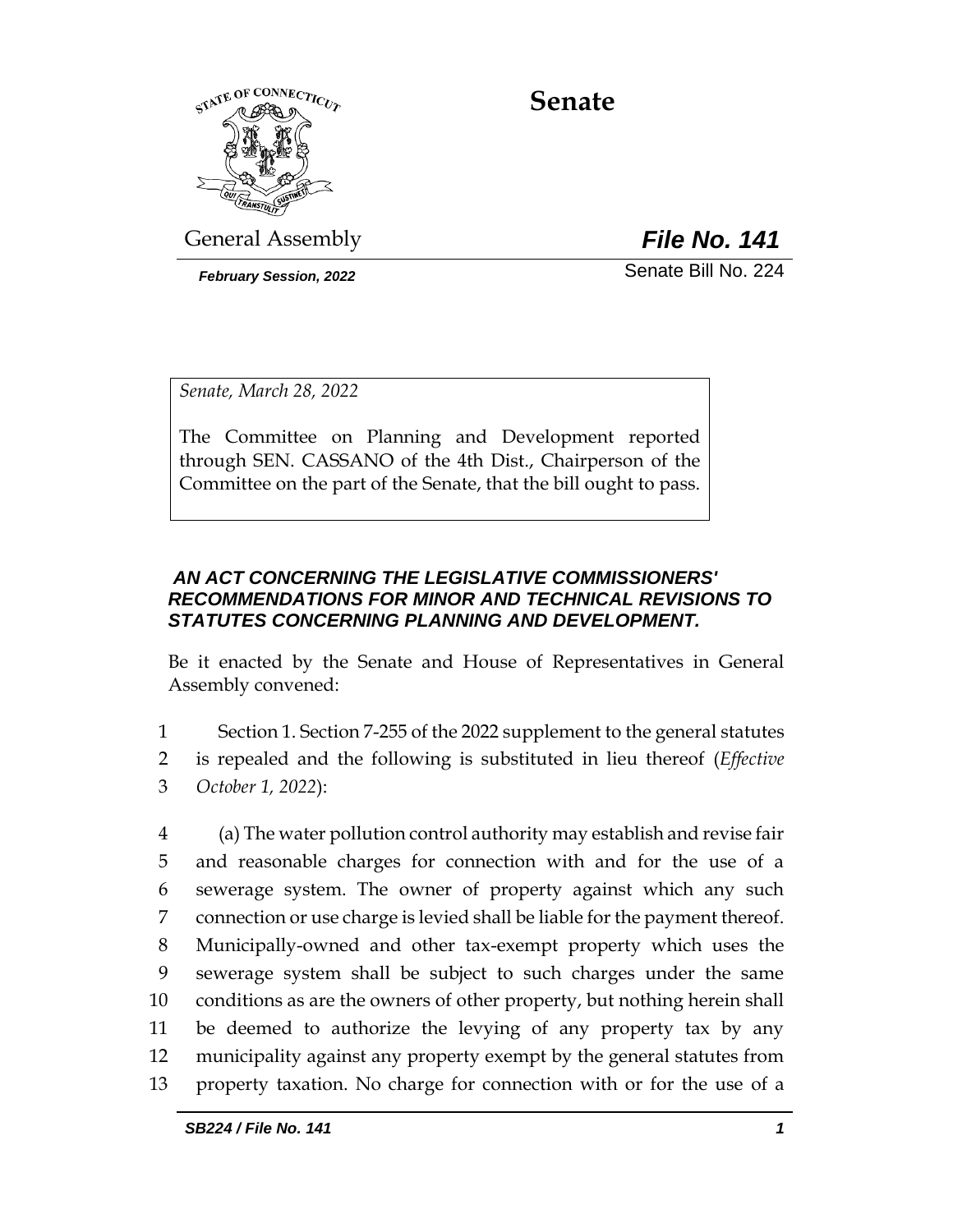sewerage system shall be established or revised until after a public hearing before the water pollution control authority at which the owner of property against which the charges are to be levied shall have an opportunity to be heard concerning the proposed charges. Such hearing may be conducted in person or by means of electronic equipment. Notice of the time, place and purpose of such hearing shall be published at least ten days before the date thereof in a newspaper having a general circulation in the municipality and on the Internet web site of the municipality. A copy of the proposed charges shall be on file in the office of the clerk of the municipality and available for inspection by the public for at least ten days before the date of such hearing. When the water pollution control authority has established or revised such charges, it shall file a copy thereof in the office of the clerk of the municipality and, not later than five days after such filing, shall cause the same to be published in a newspaper having a general circulation in the municipality and on the Internet web site of the municipality. Such publication shall state the date on which such charges were filed and the time and manner of paying such charges and shall state that any appeals from such charges must be taken within twenty-one days after such filing. In establishing or revising such charges the water pollution control authority may classify the property connected or to be connected with the sewer system and the users of such system, including categories of industrial users, and may give consideration to any factors relating to the kind, quality or extent of use of any such property or classification of property or users including, but not limited to, (1) the volume of water discharged to the sewerage system, (2) the type or size of building connected with the sewerage system, (3) the number of plumbing fixtures connected with the sewerage system, (4) the number of persons customarily using the property served by the sewerage system, (5) in the case of commercial or industrial property, the average 44 number of employees and guests using the property, and (6) the quality and character of the material discharged into the sewerage system. The water pollution control authority may establish minimum charges for connection with and for the use of a sewerage system. Any person aggrieved by any charge for connection with or for the use of a sewerage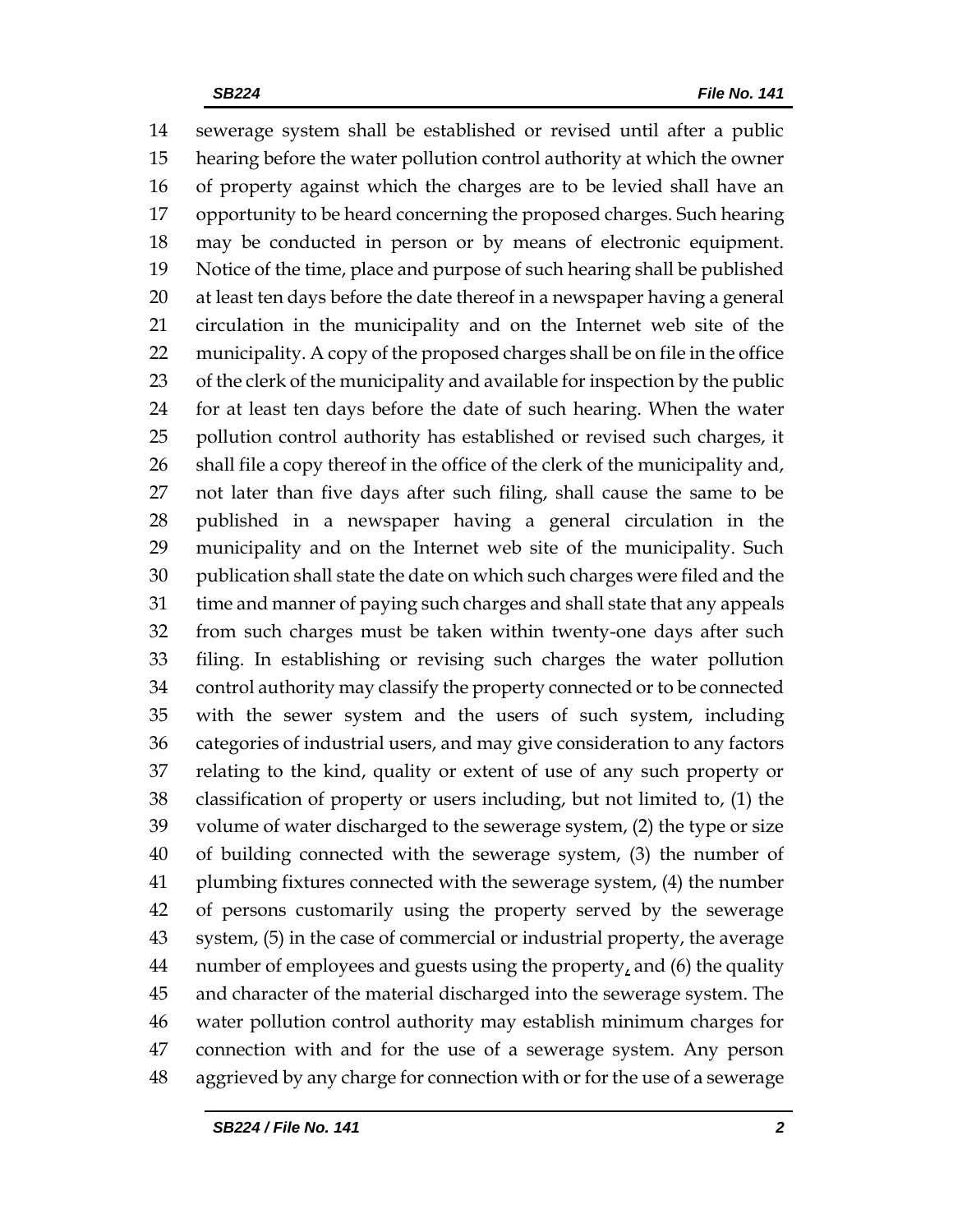system may appeal to the superior court for the judicial district wherein the municipality is located and shall bring any such appeal to a return day of said court not less than twelve or more than thirty days after service thereof. The judgment of the court shall be final.

 (b) Any municipality may, by ordinance, provide for the payment to the water pollution control authority by such municipality of the whole or a portion of such charges for specified classifications of property or users, provided such classifications are established by the water pollution control authority in accordance with the provisions of subsection (a) of this section and meet the requirements of the federal Water Pollution Control Act Amendments of 1972, P.L. 92-500, as amended from time to time.

 (c) Any municipality may, by ordinance, provide for optional methods of payment of sewer use charges to the water pollution control authority by (1) elderly taxpayers who are eligible for tax relief under the provisions of section 12-129b, section 12-170aa or a plan of tax relief for elderly taxpayers provided by such municipality in accordance with section 12-129n, or (2) any taxpayer under the age of sixty-five who is eligible for tax relief under the provisions of a plan for tax relief provided by such municipality in accordance with subdivision (2) of section 12-129n.

 Sec. 2. Section 8-2p of the 2022 supplement to the general statutes is repealed and the following is substituted in lieu thereof (*Effective October 1, 2022*):

 The zoning commission or combined planning and zoning commission, as applicable, of a municipality, by a two-thirds vote, may initiate the process by which such municipality opts out of the provision of subdivision (9) of subsection (d) of section 8-2 regarding limitations on parking spaces for dwelling units, provided such commission: (1) First holds a public hearing in accordance with the provisions of section 8-7d on such proposed opt-out, (2) affirmatively decides to opt out of the provision of said subsection within the period of time permitted under section 8-7d, (3) states upon its records the reasons for such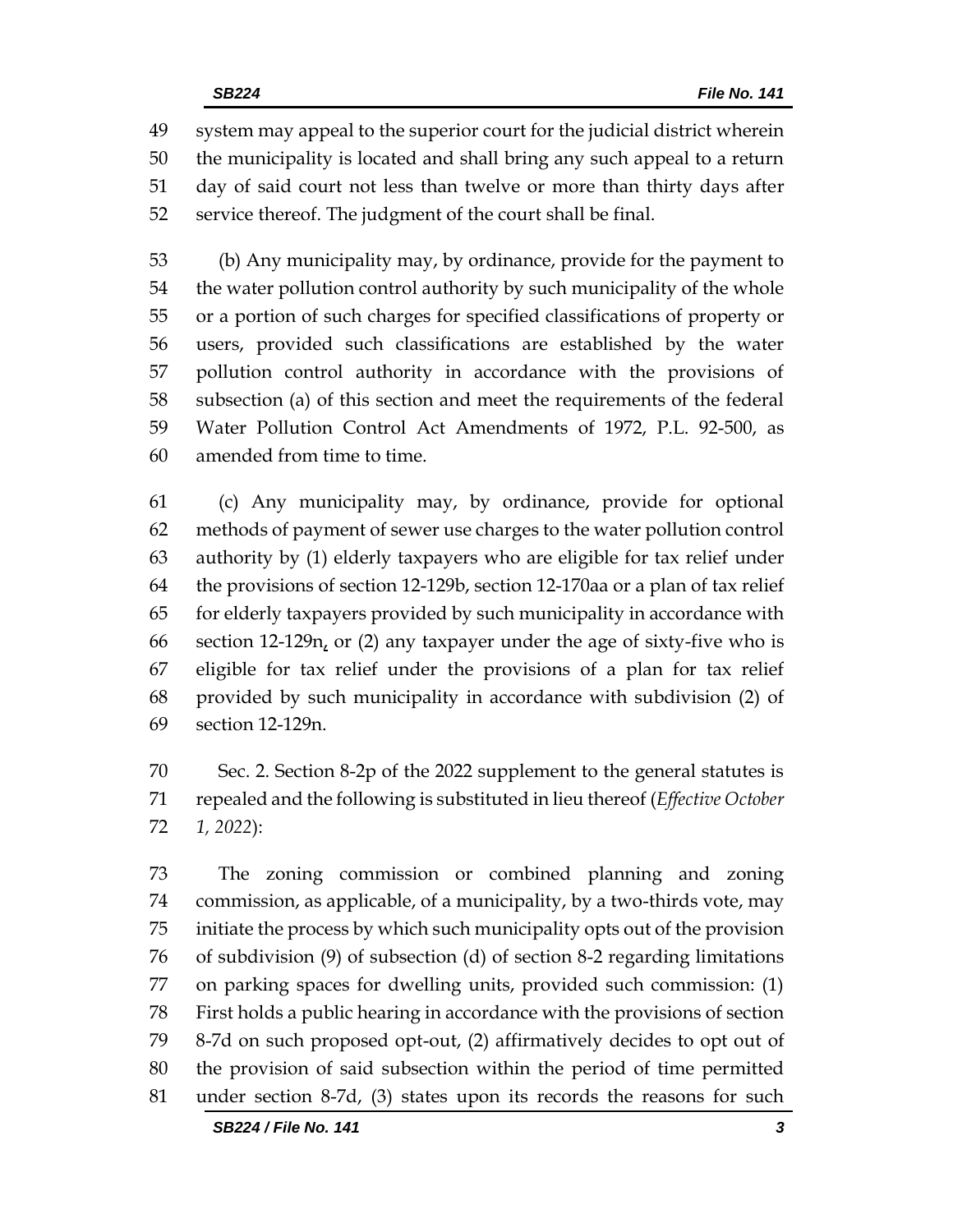decision, and (4) publishes notice of such decision in a newspaper having a substantial circulation in the municipality not later than fifteen days after such decision has been rendered. Thereafter, the municipality's legislative body or, in a municipality where the legislative body is a town meeting, its board of selectmen, by a two- thirds vote, may complete the process by which such municipality opts out of the provision of subdivision (9) of subsection (d) of section 8-2.

 Sec. 3. Subsection (c) of section 8-26c of the 2022 supplement to the general statutes is repealed and the following is substituted in lieu thereof (*Effective October 1, 2022*):

 (c) In the case of a subdivision plan approved on or after October 1, 1977, failure to complete all work within such five-year period or any extension thereof shall result in automatic expiration of the approval of such plan provided the commission shall file on the land records of the town in which such subdivision is located notice of such expiration and shall state such expiration on the subdivision plan on file in the office of the town clerk of such town, and no additional lots in the subdivision shall be conveyed by the subdivider or his successor in interest as such subdivider except with approval by the commission of a new application for subdivision of the subject land. If lots have been conveyed during such five-year period or any extension thereof, the municipality shall call the bond or other surety on said subdivision to the extent necessary to complete the bonded improvements and utilities required to serve those lots. "Work" for purposes of this section means all physical improvements required by the approved plan, other than the staking out of lots, and includes, but is not limited to, the construction of roads, storm drainage facilities and water and sewer lines, the setting aside of open space and recreation areas, installation of telephone and electric services, planting of trees or other landscaping, and installation of retaining walls or other structures.

 Sec. 4. Subdivision (3) of subsection (a) of section 2-79a of the general statutes is repealed and the following is substituted in lieu thereof (*Effective October 1, 2022*):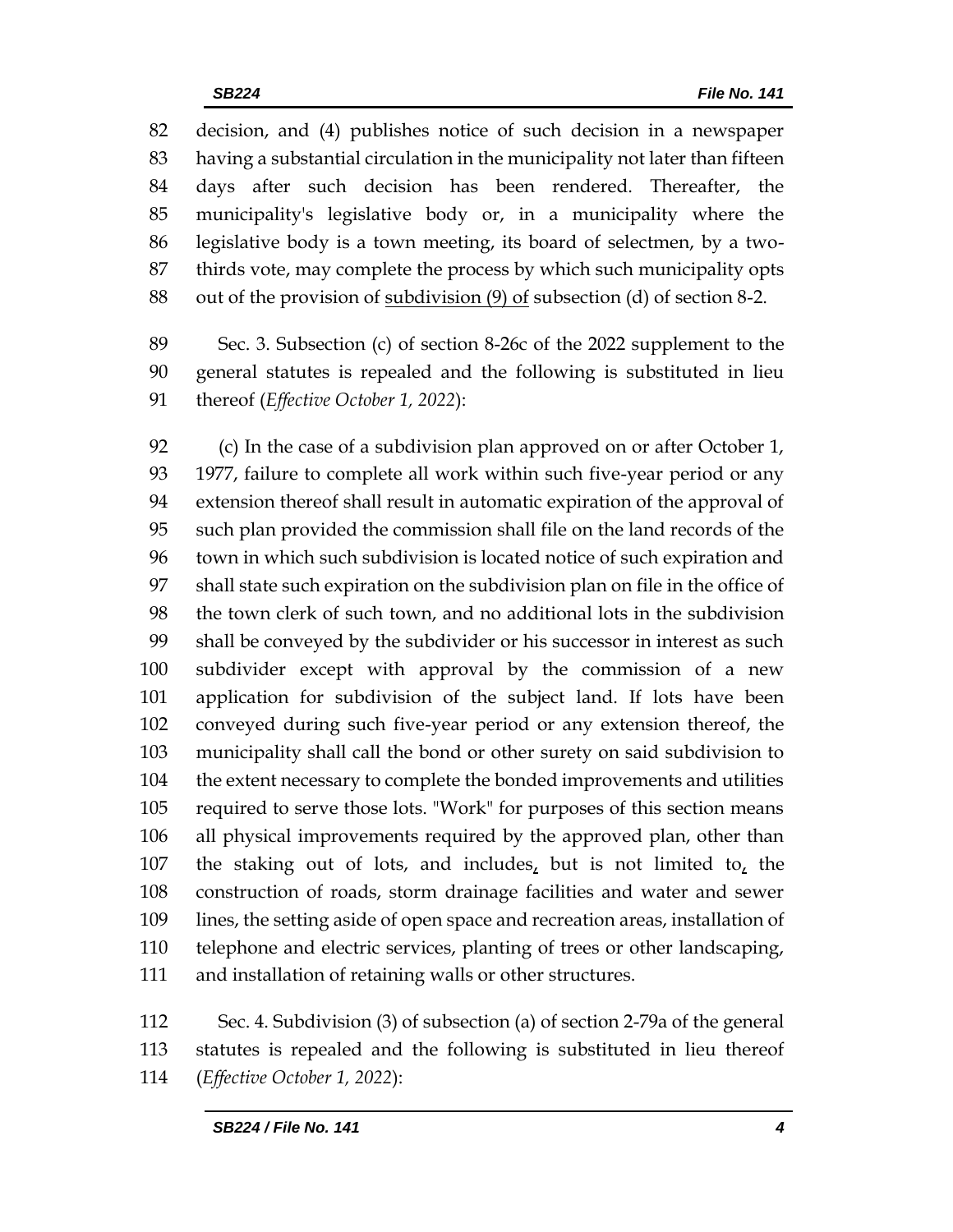(3) On and after July 1, 2019, the commission shall consist of the president pro tempore of the Senate, the speaker of the House of Representatives, the minority leader of the Senate, the minority leader of the House of Representatives, the Secretary of the Office of Policy and 119 Management, the Commissioner of Education, the Commissioner of 120 Energy and Environmental Protection and the Commissioner of Economic and Community Development, or their designees, and seventeen additional members as follows: (A) Six municipal officials appointed by the Governor, four of whom shall be selected from a list of nominees submitted to the Governor by the Connecticut Conference of Municipalities and two of whom shall be selected from a list submitted by the Council of Small Towns. One of such six officials shall be from a town having a population of ten thousand or less persons, one shall be from a town having a population of more than ten thousand but less than twenty thousand persons, two shall be from towns having populations of more than twenty thousand but less than sixty thousand persons and two shall be from towns having populations of sixty thousand or more persons; (B) two local public education officials appointed by the Governor, one of whom shall be selected from a list of nominees submitted to the Governor by the Connecticut Association of Boards of Education and one of whom shall be selected from a list submitted by the Connecticut Association of Public School Superintendents; (C) one representative of a regional council of governments appointed by the Governor from a list of nominees submitted to the Governor by the Connecticut Association of Councils of Governments; (D) one representative of organized labor appointed by the Governor from a list of nominees submitted to the Governor by the Connecticut AFL-CIO; (E) five persons who do not hold elected or appointed office in state or local government, one of whom shall be appointed by the Governor, one of whom shall be appointed by the 145 president pro tempore of the Senate, one of whom shall be appointed by the speaker of the House of Representatives, one of whom shall be appointed by the minority leader of the Senate and one of whom shall 148 be appointed by the minority leader of the House of Representatives; (F) one representative of the Connecticut Conference of Municipalities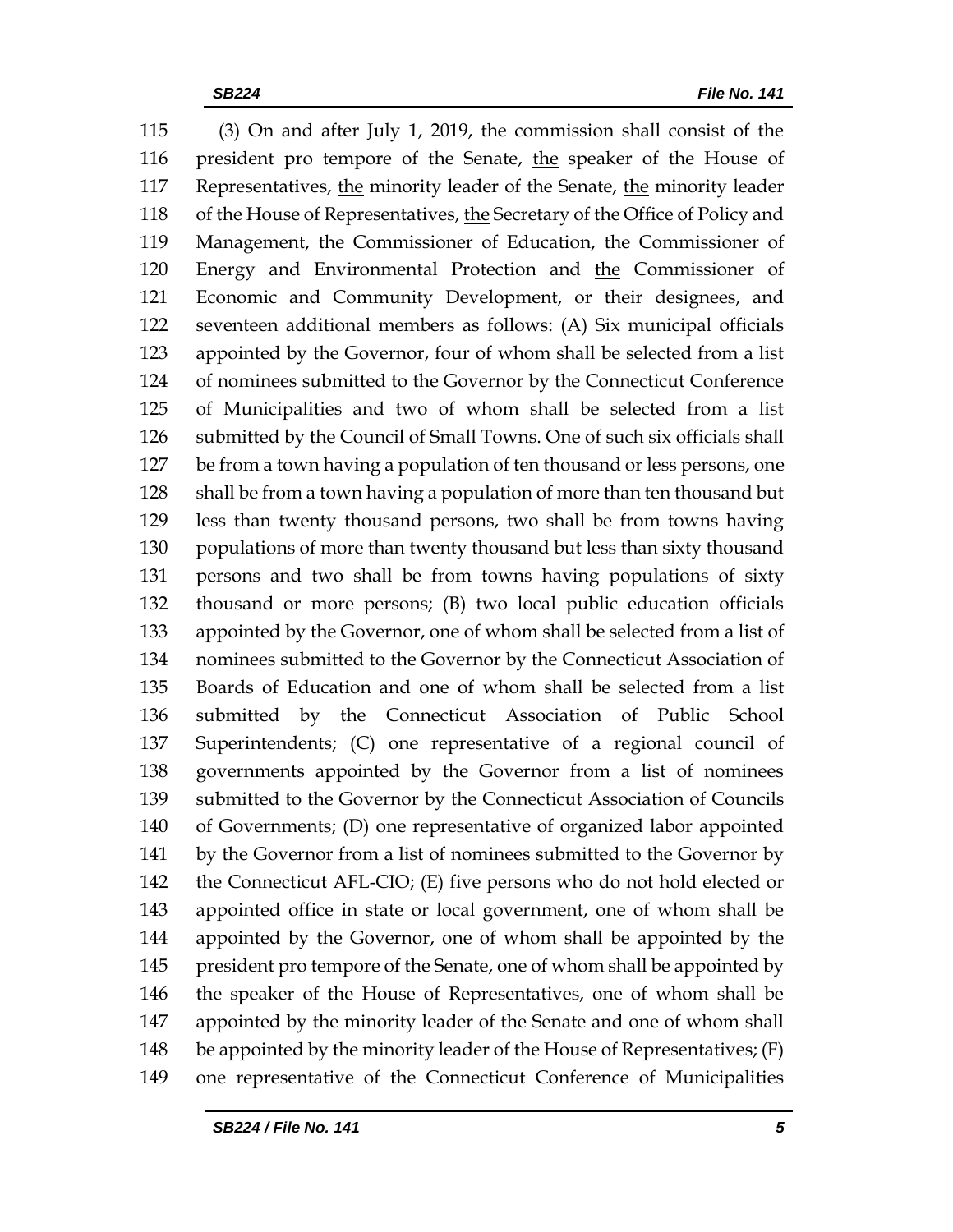appointed by said conference; and (G) one representative of the Council of Small Towns appointed by said council.

 Sec. 5. Subsection (a) of section 7-131e of the general statutes is repealed and the following is substituted in lieu thereof (*Effective October 1, 2022*):

 (a) Grant award decisions under the protected open space and watershed land acquisition grant program established under section 7- 131d or under the Charter Oak open space grant program established under section 7-131t shall be made by the Commissioner of Energy and Environmental Protection at least semiannually. All complete and eligible grant applications shall be acted upon by the commissioner as soon as practicable. A single project may receive a grant in more than one grant cycle, subject to future availability of funds and subject to the limitations set forth in this section and sections 23-78, 12-498 and 7-131d. Up to five per cent of the grant funds may be used for administrative expenses including, but not limited to: (1) Contractors to assist the Department of Energy and Environmental Protection in the review and evaluation of grant proposals and baseline data collection for conservation easements; (2) appraisals or appraisal reviews; and (3) preparation of legal and other documents. Administrative expenses may not be used for staff salaries. Not later than September 1, 1998, for the protected open space and watershed land acquisition grant program established under section 7-131d, and not later than September 1, 2000, for the Charter Oak open space grant program account established under section 7-131t, the commissioner shall develop written guidelines and a ranking system for consistency and equity in the distribution of grant awards under the protected open space and watershed land acquisition grant program established under section 7-131d or under the Charter Oak open space grant program account established under section 7-131t based on the criteria listed in subsections (b) and (c) of section 7-131d. Consistent with such criteria, additional consideration shall be given to: (A) Protection of lands adjacent to and complementary to adjacent protected open space land or class I or class II water company lands; (B) equitable geographic distribution of the grants; (C)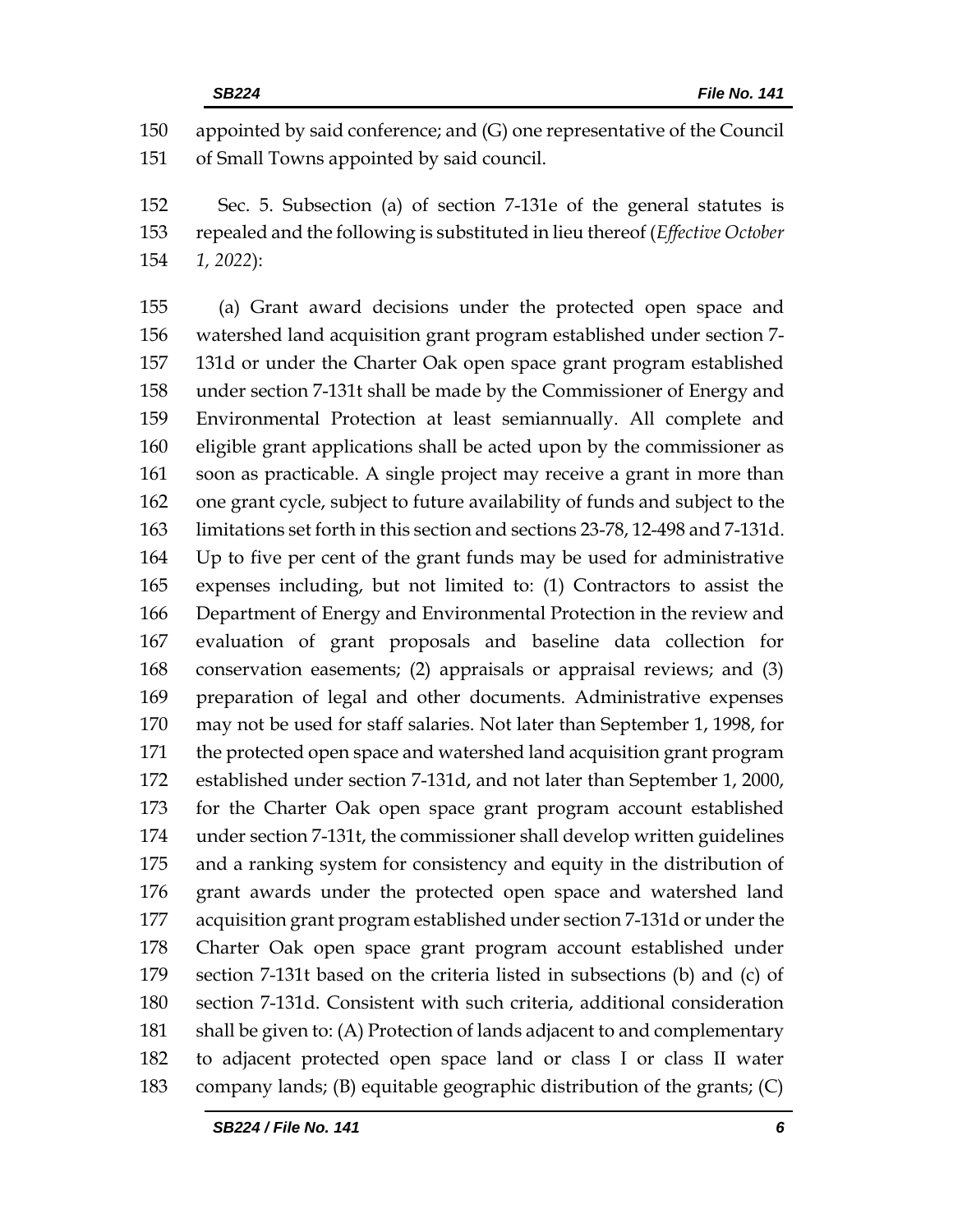proximity of a property to urban areas with growth and development pressures or to areas with open space deficiencies and underserved populations; (D) protection of land particularly vulnerable to development incompatible with its natural resource values including the protection of a public water supply source; (E) consistency with the **[**state's**]** state plan of conservation and development; (F) multiple protection elements, such as water quality and supply protection, scenic preservation and farmland preservation; (G) the extent to which the presence of already constructed buildings or other man-made improvements diminish or overshadow the natural resource value of a proposed acquisition, or its value relative to its cost; and (H) preservation of forest lands and bodies of water which naturally absorb significant amounts of carbon dioxide.

 Sec. 6. Subsection (d) of section 12-217ii of the general statutes is repealed and the following is substituted in lieu thereof (*Effective October 1, 2022*):

 (d) The commissioner shall determine whether (1) the taxpayer making the application is eligible for the tax credit, and (2) the proposed 202 job growth  $(A)$  is economically viable only with use of the tax credit,  $(B)$  would provide a net benefit to economic development and employment opportunities in the state, and (C) conforms to the state plan of conservation and development prepared pursuant to **[**section 16a-24**]** part I of chapter 297. The commissioner may require the applicant to submit such additional information as may be necessary to evaluate the application.

 Sec. 7. Section 16a-25 of the general statutes is repealed and the following is substituted in lieu thereof (*Effective October 1, 2022*):

As used in this chapter:

 (1) "Process" means the procedure for adopting, amending, revising and implementing a state plan of conservation and development;

(2) "Existing plan" means the plan promulgated by Executive Order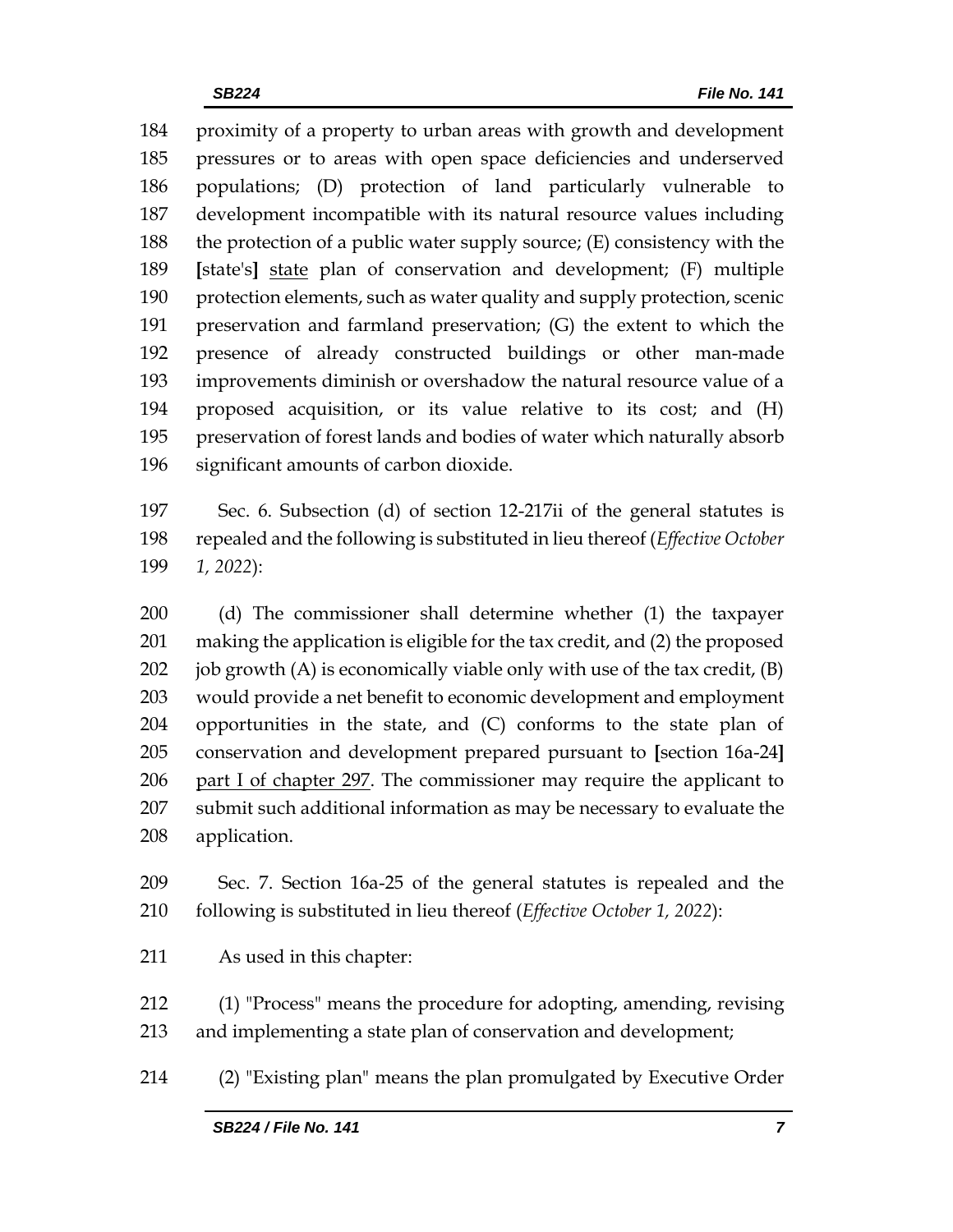| 215        | No. 28, September 27, 1974;                                                                                                                         |  |  |
|------------|-----------------------------------------------------------------------------------------------------------------------------------------------------|--|--|
| 216        | (3) "Secretary" means the Secretary of the Office of Policy and                                                                                     |  |  |
| 217        | Management;                                                                                                                                         |  |  |
| 218        | (4) "Committee" means the continuing legislative committee on state                                                                                 |  |  |
| 219        | planning and development established pursuant to section 4-60d;                                                                                     |  |  |
| 220        | (5) "Adoption year" means the calendar year which is no later than                                                                                  |  |  |
| 221        | five years subsequent to the year in which the plan was last adopted in                                                                             |  |  |
| 222        | accordance with the process established in this chapter;                                                                                            |  |  |
| 223        | (6) "Revision year" means the calendar year immediately preceding                                                                                   |  |  |
| 224        | the adoption year;                                                                                                                                  |  |  |
| 225        | (7) "Prerevision year" means the calendar year immediately                                                                                          |  |  |
| 226        | preceding the revision year;                                                                                                                        |  |  |
| 227        | (8) "State agency" means any state department, institution, board,                                                                                  |  |  |
| 228        | commission or official; and                                                                                                                         |  |  |
| 229        | (9) "Plan", when referring to the state plan [for] $\underline{of}$ conservation and                                                                |  |  |
| 230        | development, means the text of such plan and any accompanying                                                                                       |  |  |
| 231        | locational guide map.                                                                                                                               |  |  |
| 232        | Sec. 8. Subsection (a) of section 16a-32 of the general statutes is                                                                                 |  |  |
| 233        | repealed and the following is substituted in lieu thereof (Effective October                                                                        |  |  |
| 234        | $1, 2022$ :                                                                                                                                         |  |  |
| 235        | (a) Each revision of the state plan of conservation and development                                                                                 |  |  |
| 236        | shall be initiated by the secretary and shall be undertaken in accordance                                                                           |  |  |
| 237        | with the process outlined in this chapter.                                                                                                          |  |  |
| 238        | Sec. 9. Subdivision (8) of subsection (a) of section 22a-92 of the general                                                                          |  |  |
| 239        | statutes is repealed and the following is substituted in lieu thereof                                                                               |  |  |
| 240        | (Effective October 1, 2022):                                                                                                                        |  |  |
| 241<br>242 | (8) To coordinate the activities of public agencies to ensure that state<br>development<br>while<br>affording<br>expenditures<br>enhance<br>maximum |  |  |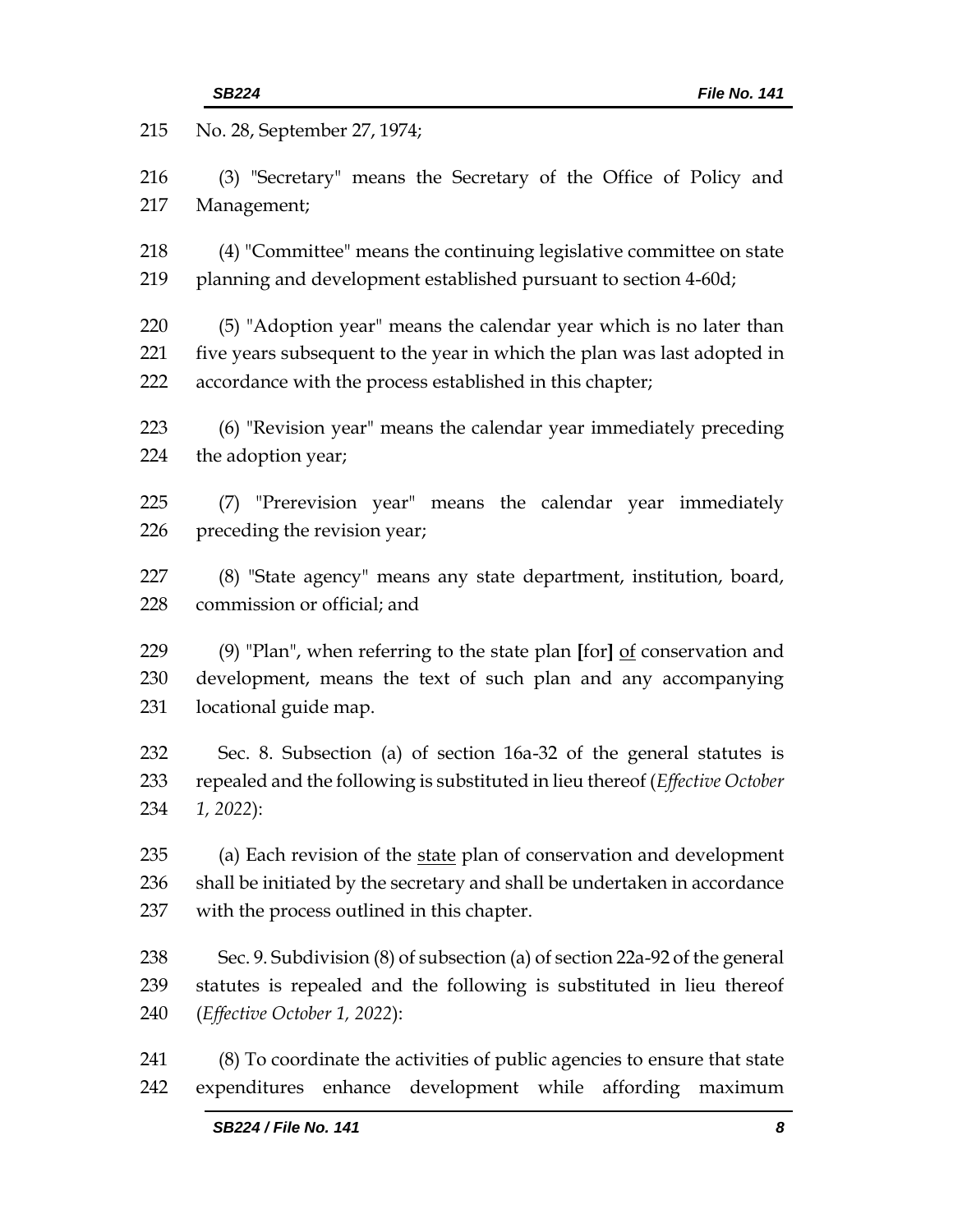protection to natural coastal resources and processes in a manner consistent with the state plan **[**for**]** of conservation and development adopted pursuant to part I of chapter 297;

 Sec. 10. Subsection (a) of section 22a-100 of the general statutes is repealed and the following is substituted in lieu thereof (*Effective October 1, 2022*):

 (a) All major state plans, other than the state plan **[**for**]** of conservation and development adopted pursuant to part I of chapter 297, which affect the coastal area shall be consistent with the goals and policies stated in section 22a-92, as amended by this act, and existing state plans, other than the state plan **[**for**]** of conservation and development adopted pursuant to part I of chapter 297, which affect the coastal area shall, on or before July 1, 1981, be revised, if necessary, to **[**insure**]** ensure consistency with this chapter. Agencies responsible for revising state plans, other than the state plan **[**for**]** of conservation and development adopted pursuant to part I of chapter 297, shall consult with the commissioner in making such revisions.

 Sec. 11. Subsection (a) of section 22a-352 of the general statutes is repealed and the following is substituted in lieu thereof (*Effective October 1, 2022*):

 (a) Not later than July 1, 2017, the Water Planning Council, established pursuant to section 25-33o, shall, within available appropriations, prepare a state water plan for the management of the water resources of the state. In developing such state water plan, the Water Planning Council shall: (1) Design a unified planning program and budget; (2) consider regional water and sewer facilities plans; (3) identify the appropriate regions of the state for comprehensive water planning; (4) identify the data needs and develop a consistent format for submitting data to the council, applicable state agencies and regional councils of governments for use in planning and permitting; (5) consider the potential impact of climate change on the availability and abundance of water resources and the importance of climate resiliency; (6) seek involvement of interested parties; (7) solicit input from the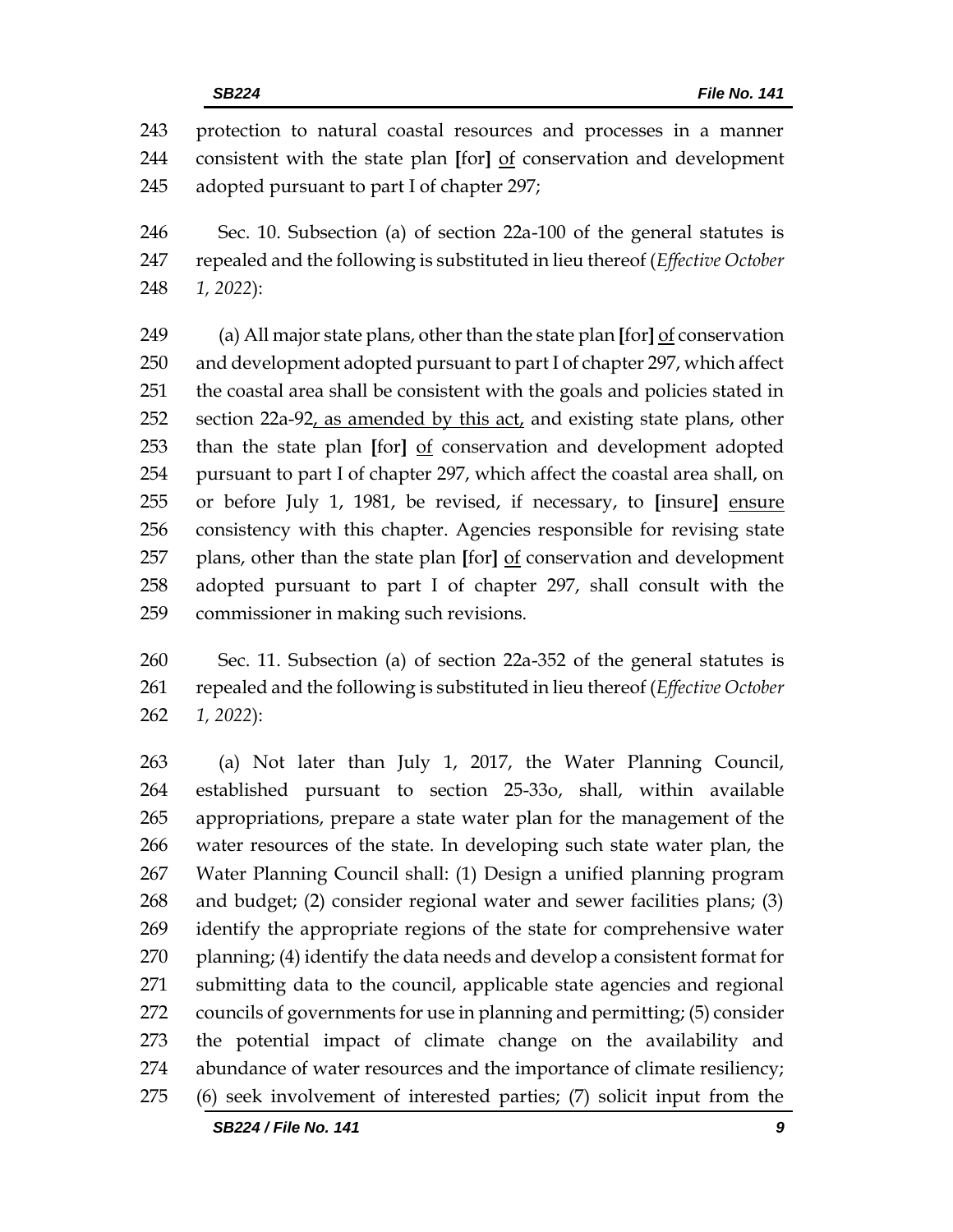advisory group established pursuant to section 25-33o; (8) consider individual water supply plans, water quality standards, stream flow classifications, as described in regulations adopted pursuant to section 26-141b, water utility coordinating committee plans, the state plan of conservation and development, as described in **[**section 16a-30**]** part I of 281 chapter 297, and any other planning documents deemed necessary by the council; (9) promote the adoption of municipal ordinances based on the State of Connecticut Model Water Use Restriction Ordinance for municipal water emergencies; and (10) examine appropriate mechanisms for resolving conflicts related to the implementation of the state water plan.

 Sec. 12. Subsection (k) of section 22a-430 of the general statutes is repealed and the following is substituted in lieu thereof (*Effective October 1, 2022*):

 (k) The commissioner shall not deny a permit under this section if the basis for such denial is a determination by the commissioner that the proposed activity for which application has been made is inconsistent with the state plan of conservation and development adopted under **[**section 16a-30**]** part I of chapter 297.

 Sec. 13. Subdivision (9) of subsection (b) of section 22a-471 of the general statutes is repealed and the following is substituted in lieu thereof (*Effective October 1, 2022*):

 (9) Notwithstanding any provision of this section and the **[**cost sharing**]** cost-sharing formula established in section 22a-471-1 of the regulations of Connecticut state agencies, for any area of a municipality that is adjacent to a site listed on the State of Connecticut Superfund Priority List where a water line extension component to such project has been installed by a municipal or private water company, the minimum size water main required to address pollution may be upgraded in order to carry fire flow or address public water supply needs that are consistent with an adopted municipal plan of conservation and development and the municipality shall only be responsible to pay the incremental project cost, which may be funded by such water company,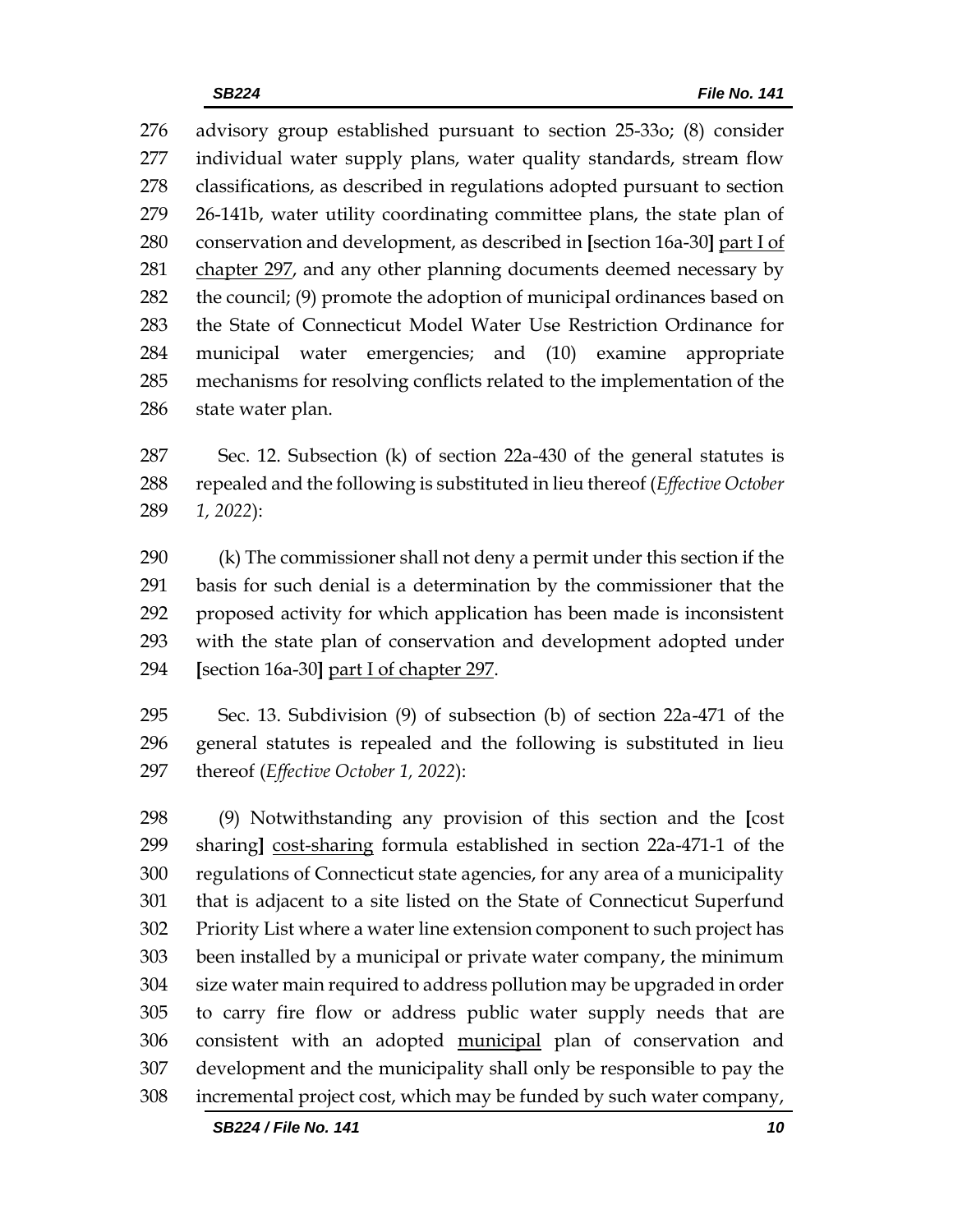another person or available local, state or federal funds.

 Sec. 14. Subsection (h) of section 22a-478 of the general statutes is repealed and the following is substituted in lieu thereof (*Effective October 1, 2022*):

 (h) The Department of Public Health shall establish and maintain a priority list of eligible drinking water projects and shall establish a system setting the priority for making project loans to eligible public water systems. In establishing such priority list and ranking system, the Commissioner of Public Health shall consider all factors which he deems relevant, including but not limited to the following: (1) The public health and safety; (2) protection of environmental resources; (3) population affected; (4) risk to human health; (5) public water systems most in need on a per household basis according to applicable state affordability criteria; (6) compliance with the applicable requirements of the federal Safe Drinking Water Act and other related federal acts; (7) applicable state and federal regulations. The priority list of eligible drinking water projects shall include a description of each project and its purpose, impact, cost and construction schedule, and an explanation of the manner in which priorities were established. The Commissioner of Public Health shall adopt an interim priority list of eligible drinking water projects for the purpose of making project loans prior to adoption of final regulations, and in so doing may utilize existing rules and regulations of the department relating to the program. To the extent required by applicable federal law, the Department of Public Health shall prepare any required intended use plan with respect to eligible drinking water projects; (8) consistency with the state plan of conservation and development; (9) consistency with the policies delineated in section 22a-380; and (10) consistency with the coordinated water system plan in accordance with subsection (f) of section 25-33d.

 Sec. 15. Subsection (d) of section 25-68d of the general statutes is repealed and the following is substituted in lieu thereof (*Effective October 1, 2022*):

*SB224 / File No. 141 11* (d) Any state agency proposing an activity or critical activity within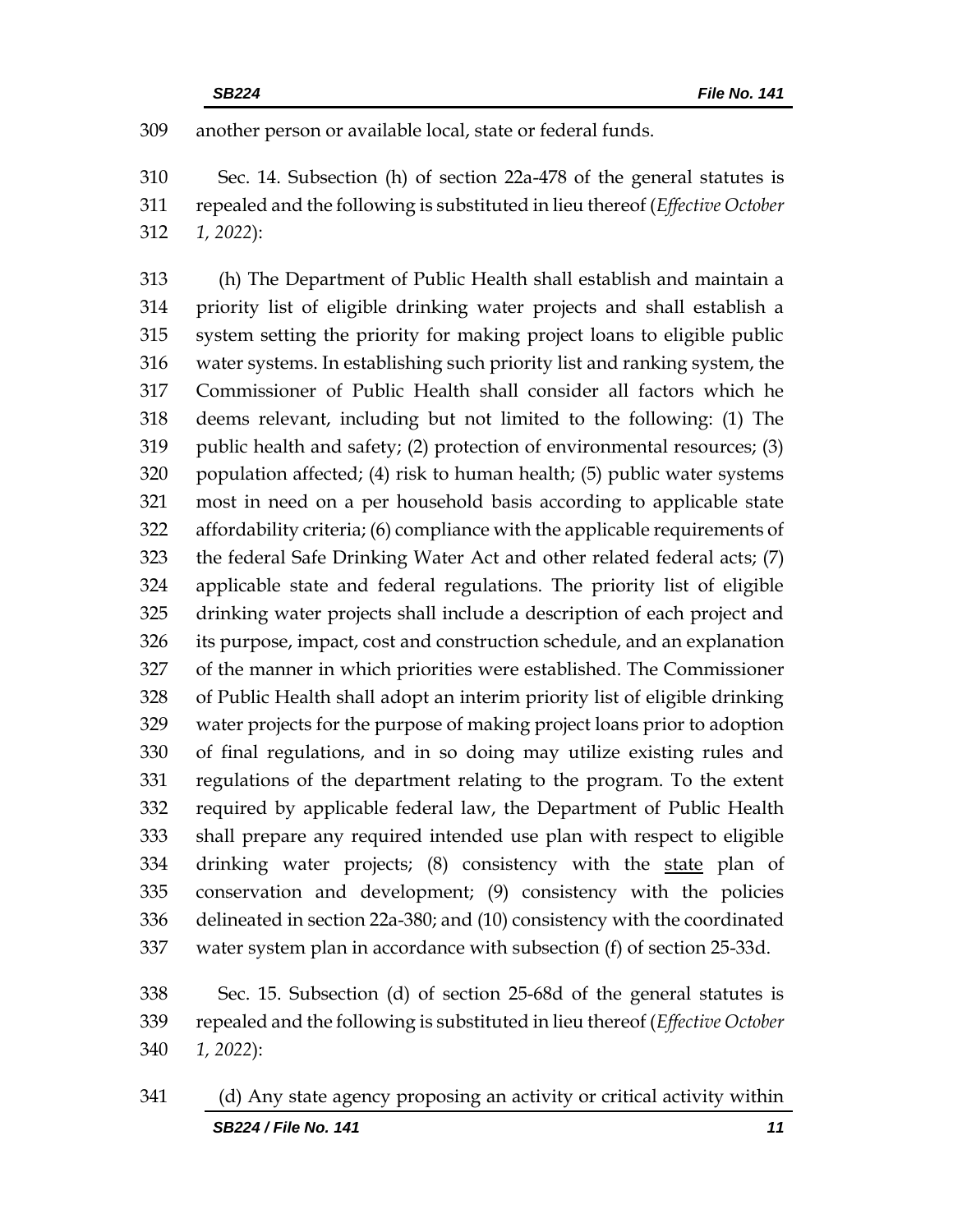or affecting the floodplain may apply to the commissioner for exemption from the provisions of subsection (b) of this section. Such application shall include a statement of the reasons why such agency is unable to comply with said subsection and any other information the commissioner deems necessary. The commissioner, at least thirty days before approving, approving with conditions or denying any such application, shall publish once in a newspaper having a substantial circulation in the affected area notice of: (1) The name of the applicant; (2) the location and nature of the requested exemption; (3) the tentative decision on the application; and (4) additional information the commissioner deems necessary to support the decision to approve, approve with conditions or deny the application. There shall be a comment period following the public notice during which period interested persons and municipalities may submit written comments. After the comment period, the commissioner shall make a final determination to either approve the application, approve the application with conditions or deny the application. The commissioner may hold a public hearing prior to approving, approving with conditions or denying any application if in the discretion of the commissioner the public interest will be best served thereby, and the commissioner shall hold a public hearing upon receipt of a petition signed by at least twenty-five persons. Notice of such hearing shall be published at least thirty days before the hearing in a newspaper having a substantial circulation in the area affected. The commissioner may approve or approve with conditions such exemption if the commissioner determines that (A) the agency has shown that the activity or critical activity is in the public interest, will not injure persons or damage property in the area of such activity or critical activity, complies with the provisions of the National Flood Insurance Program, and, in the case of a loan or grant, the recipient of the loan or grant has been informed that increased flood insurance premiums may result from the activity or critical activity. An activity shall be considered to be in the public interest if it is a development subject to environmental remediation regulations adopted pursuant to section 22a-133k and is in or adjacent to an area identified as a regional center, neighborhood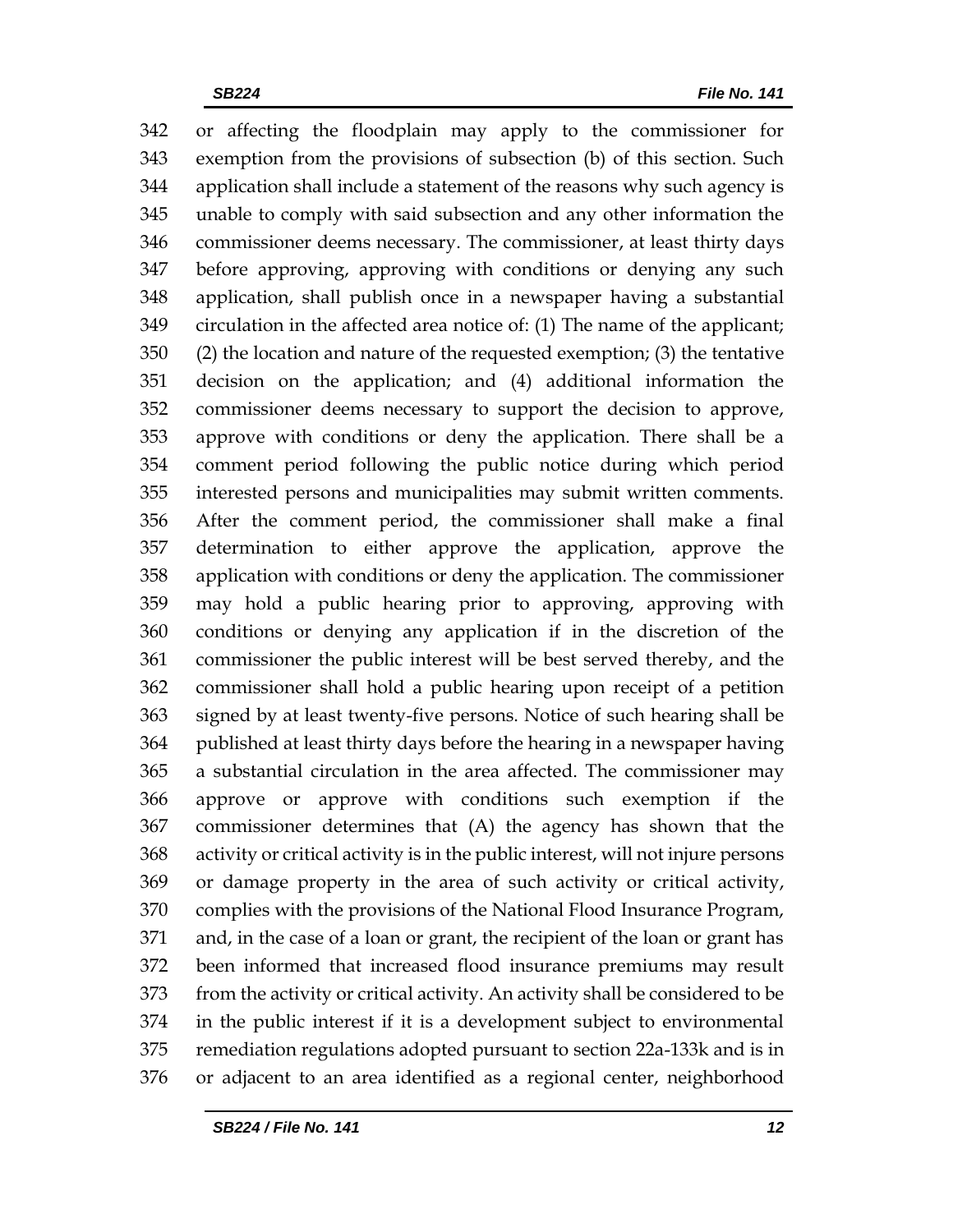conservation area, growth area or rural community center in the **[**State Plan of Conservation and Development**]** state plan of conservation and development pursuant to chapter 297, or (B) in the case of a flood control project, such project meets the criteria of subparagraph (A) of this subdivision and is more cost-effective to the state and municipalities than a project constructed to or above the base flood or base flood for a critical activity. Following approval for exemption for a flood control project, the commissioner shall provide notice of the hazards of a flood greater than the capacity of the project design to each member of the legislature whose district will be affected by the project and to the following agencies and officials in the area to be protected by the project: The planning and zoning commission, the inland wetlands agency, the director of civil defense, the conservation commission, the fire department, the police department, the chief elected official and each member of the legislative body, and the regional council of governments. Notice shall be given to the general public by publication in a newspaper of general circulation in each municipality in the area in which the project is to be located.

 Sec. 16. Subsection (b) of section 25-102gg of the general statutes is repealed and the following is substituted in lieu thereof (*Effective October 1, 2022*):

 (b) The assembly shall, from time to time, review, and may, after public hearing of which at least fifteen **[**days**]** days' notice has been given in a newspaper or newspapers having a circulation in the conservation zone, revise the standards established pursuant to special act 79-77, as amended by special act 81-1. Such revisions shall be consistent with the state plan **[**for**]** of conservation and development adopted pursuant to part I of chapter 297 and the purposes of this chapter. A copy of the proposed revisions shall be furnished at least fifteen days prior thereto to the conservation commission, zoning commission, the planning commission or combined planning and zoning commission of the municipalities to be affected thereby and shall be filed at least ten days prior to the hearing in the office of the town or city clerk of the municipalities affected thereby.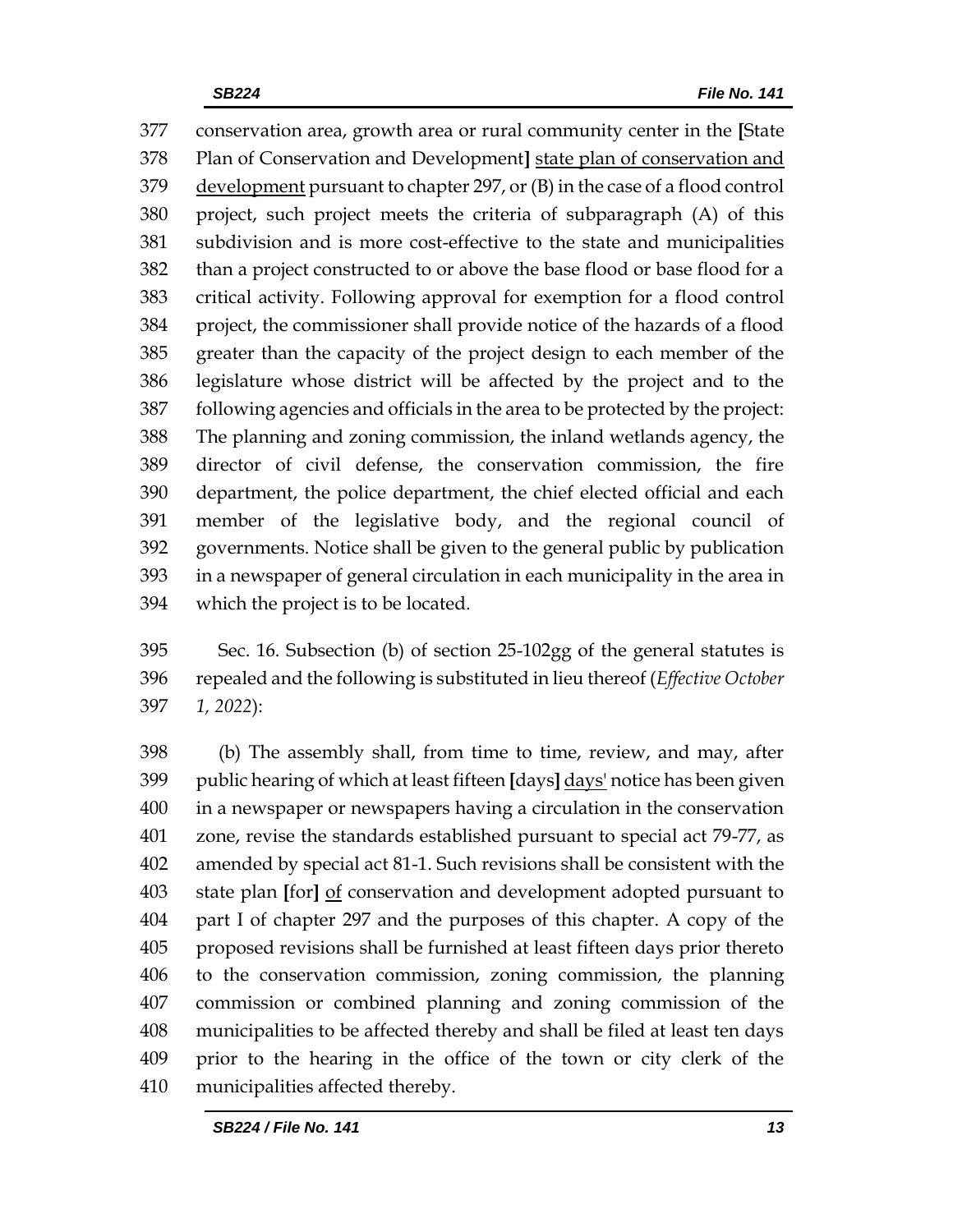| 411 | Sec. 17. Section 25-201 of the general statutes is repealed and the       |  |  |
|-----|---------------------------------------------------------------------------|--|--|
| 412 | following is substituted in lieu thereof (Effective October 1, 2022):     |  |  |
| 413 | For the purposes of sections 25-200 to 25-210, inclusive:                 |  |  |
| 414 | (1) "Approved map" means a map approved by the commissioner               |  |  |
| 415 | pursuant to section 25-205;                                               |  |  |
| 416 | (2) "Approved river corridor protection plan" means a river corridor      |  |  |
| 417 | protection plan approved by the commissioner pursuant to section 25-      |  |  |
| 418 | 205;                                                                      |  |  |
| 419 | (3) "Clear cutting" means removal of all standing woody vegetation        |  |  |
| 420 | greater than one inch diameter at breast height within a designated river |  |  |
| 421 | corridor;                                                                 |  |  |
| 422 | (4) "Commissioner" means the Commissioner of Energy and                   |  |  |
| 423 | Environmental Protection or his agent;                                    |  |  |
| 424 | (5) "Designation" means designation, by act of the General Assembly,      |  |  |
| 425 | of a river corridor for protection and preservation in accordance with an |  |  |
| 426 | approved river corridor protection plan and the provisions of sections    |  |  |
| 427 | 25-200 to 25-210, inclusive;                                              |  |  |
| 428 | (6) "Designated river corridor" means that portion of a river corridor    |  |  |
| 429 | defined on a map prepared in accordance with section 25-204, as           |  |  |
| 430 | amended by this act, and which has been designated by the General         |  |  |
| 431 | Assembly pursuant to sections 25-200 to 25-210, inclusive;                |  |  |
| 432 | (7) "Eligible river corridor" means a river corridor which is included    |  |  |
| 433 | on the list adopted by the commissioner pursuant to section 25-202;       |  |  |
| 434 | (8) "Local drainage basin" means a local drainage basin referenced on     |  |  |
| 435 | a map entitled "Natural Drainage Basins of Connecticut", published by     |  |  |
| 436 | the Department of Energy and Environmental Protection, 1981;              |  |  |
| 437 | $(9)$ "Member municipality" means a municipality which is a member        |  |  |
| 438 | of a river committee established pursuant to section 25-203;              |  |  |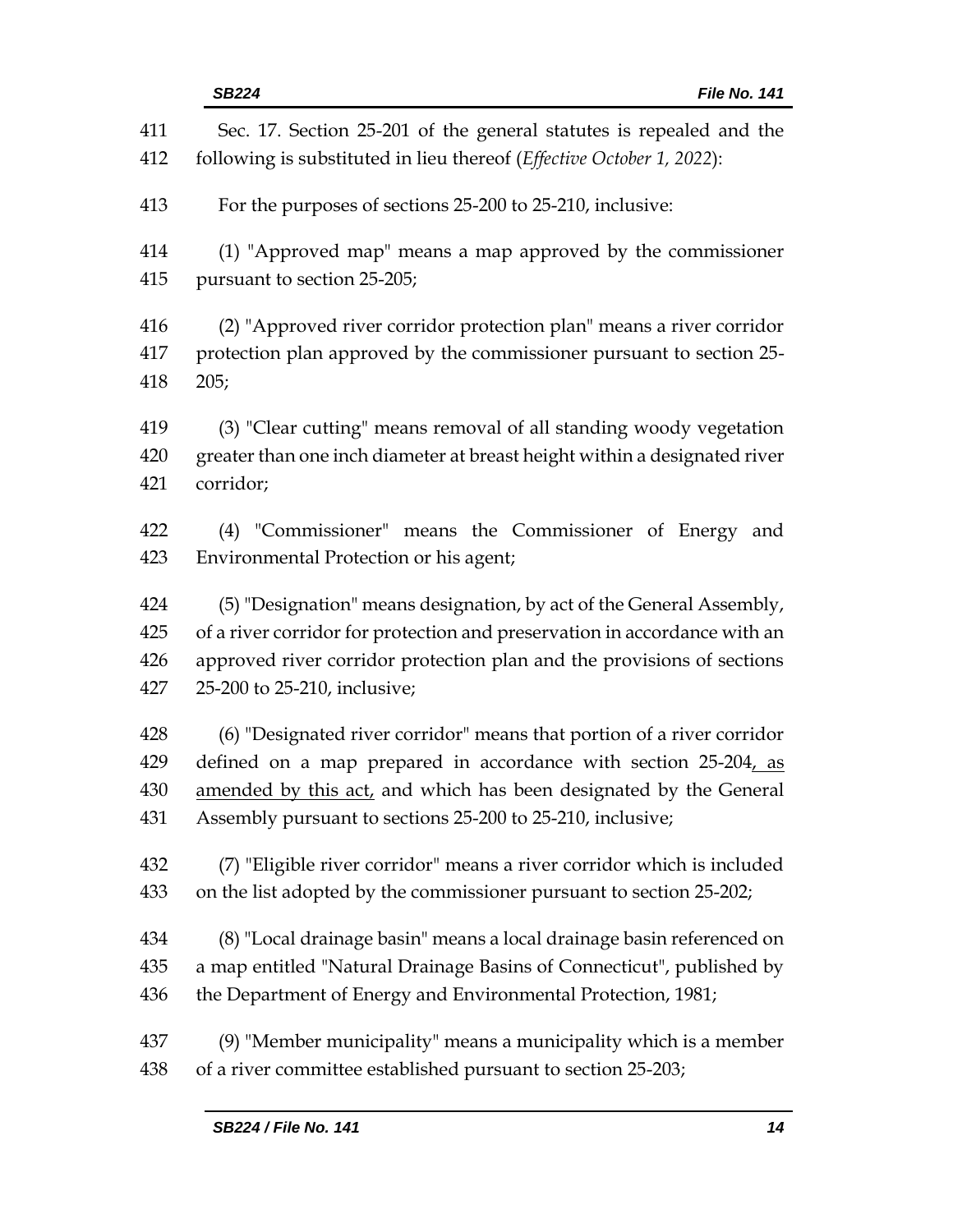(10) "Major state plan" means the plan for development of outdoor recreation adopted pursuant to section 22a-21, the state-wide solid waste management plan adopted pursuant to section 22a-228, the state- wide plan for the management of water resources adopted pursuant to 443 section 22a-352, as amended by this  $act<sub>L</sub>$  the state-wide environmental plan adopted pursuant to section 22a-8, the plan for the disposal of dredged material for Long Island Sound, the historic preservation plan adopted under the National Historic Preservation Act, as amended, the state-wide facility and capital plan adopted pursuant to section 4b-23, the water quality management plan adopted under the federal Clean Water Act, the marine resources management plan, the plan for managing forest resources, the wildlife management plans and the salmon restoration plan; (11) "Person" means "person" as defined in section 22a-2; (12) "River corridor" means any river, river segment or river system, together with its floodplains, wetlands and uplands, contributing overland runoff to such river, river segment or river system; (13) "River committee" means a river committee established pursuant to section 25-203; (14) "River system" means a river, its tributaries and any lands draining into such river or its tributaries;

 (15) "Secretary" means the Secretary of the Office of Policy and Management or his agent;

 (16) "State rivers assessment data base" means the state-wide assessment of the state's rivers prepared by the commissioner pursuant to subdivision (3) of subsection (c) of section 25-102qq;

 (17) **[**"State plan for conservation and development"**]** "State plan of conservation and development" means the state plan **[**for**]** of conservation and development prepared pursuant to part I of chapter 297;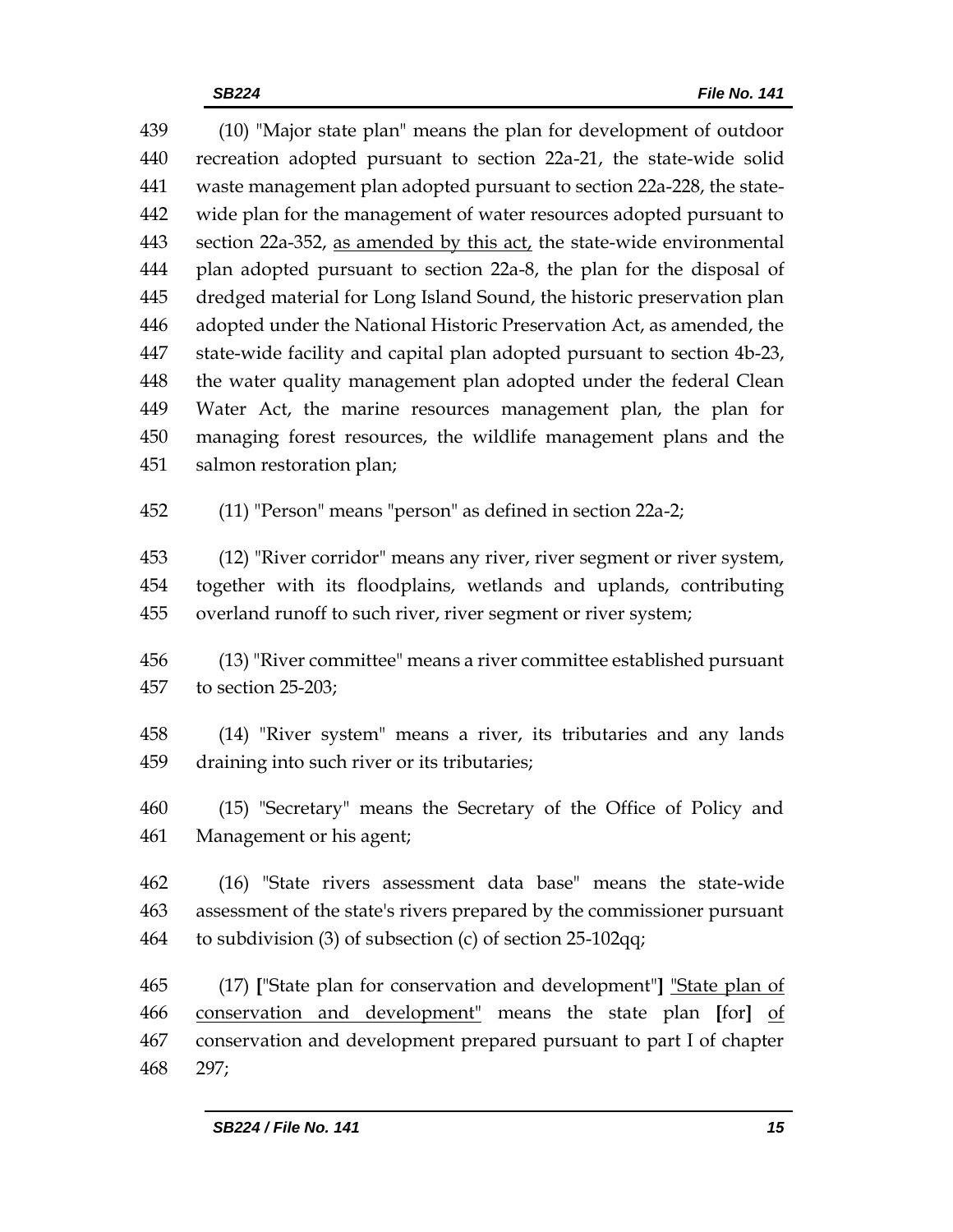(18) "Subregional drainage basin" means a subregional drainage basin as depicted on a map entitled "Natural Drainage Basins of Connecticut", published by the Department of Energy and Environmental Protection, 1981; and

 (19) "Water-dependent use" means a use which, by its nature or function, requires direct access to, or location in or immediately adjacent to, water and which therefore cannot be located upland and shall include such recreational uses as riverside trails and bicycle paths.

 Sec. 18. Subsection (e) of section 25-204 of the general statutes is repealed and the following is substituted in lieu thereof (*Effective October 1, 2022*):

 (e) After adoption pursuant to subsection (d) of this section of an inventory, statement of objectives and map, the river committee shall prepare a report on all federal, state and municipal laws, plans, programs and proposed activities which may affect the river corridor defined in such map. Such laws shall include regulations adopted pursuant to chapter 440 and zoning, subdivision and site plan regulations adopted pursuant to section 8-3. Such plans shall include plans of conservation and development adopted pursuant to section 8- 23, the state plan **[**for**]** of conservation and development adopted under 489 part I of chapter 297, water utility supply plans adopted pursuant to section 25-32d, coordinated water system plans adopted pursuant to section 25-33h, municipal open space plans, the commissioner's fish and wildlife plans, and publicly-owned wastewater treatment facility plans. State and regional agencies shall, within available resources, assist the river committee in identifying such laws, plans, programs and proposed activities. The report to be prepared pursuant to this section shall identify any conflicts between such federal, state, regional and municipal laws, plans, programs and proposed activities and the river committee's objectives for river corridor protection and preservation as reflected in the statement of objectives. If conflicts are identified, the river committee shall notify the applicable state, regional or municipal agencies and such agencies shall, within available resources, attempt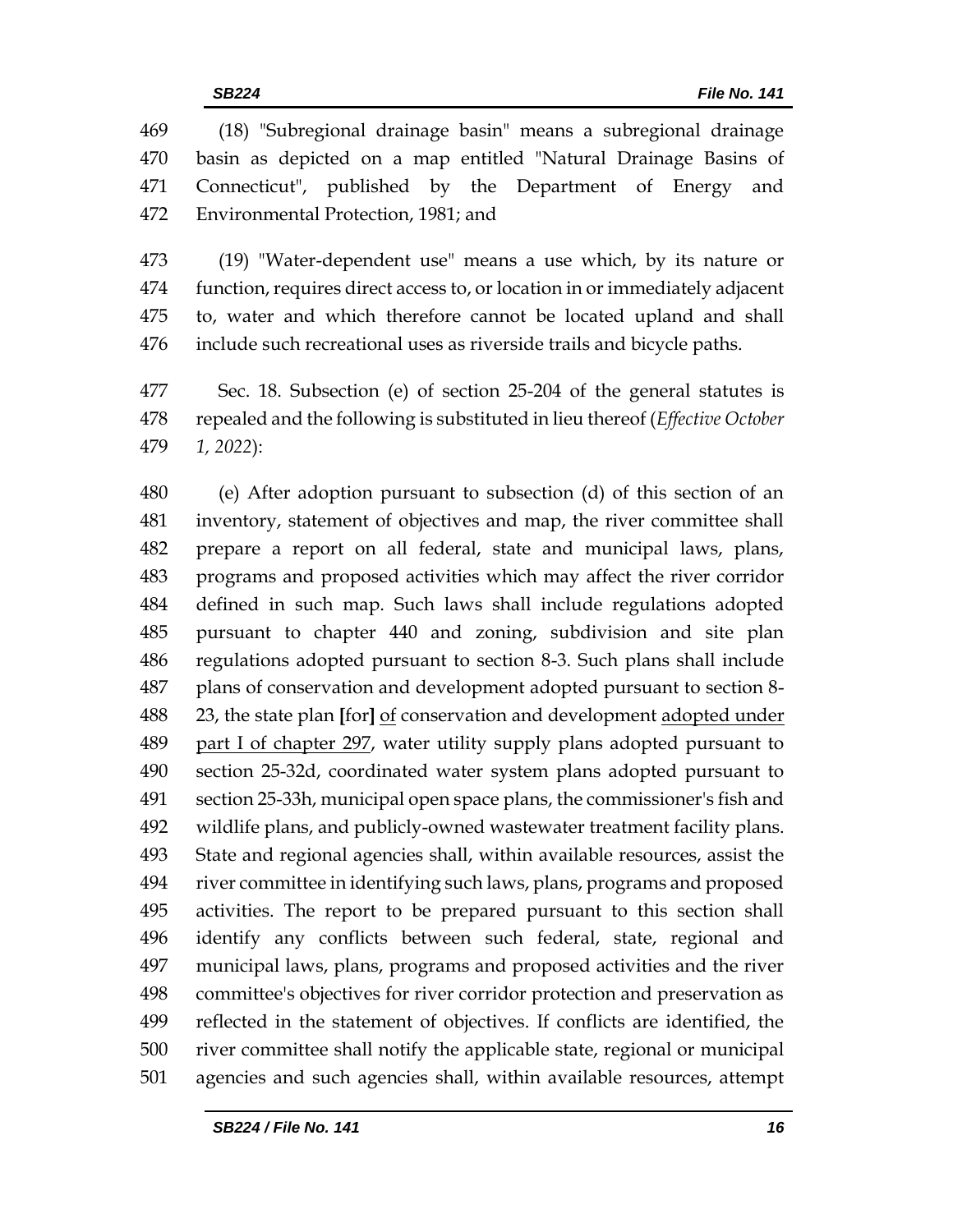with the river commission to resolve such conflicts.

 Sec. 19. Subsection (d) of section 25-206 of the general statutes is repealed and the following is substituted in lieu thereof (*Effective October 1, 2022*):

 (d) (1) Every major state plan other than the state plan **[**for**]** of conservation and development, to the extent that it affects a designated river corridor, shall be consistent with the approved river corridor protection plan for such corridor, and any state plan which is inconsistent with such approved river corridor protection plan shall be modified accordingly. Such modifications shall be made in consultation with the commissioner at the next scheduled revision of such plan.

 (2) If the commissioner finds that the state plan **[**for**]** of conservation and development is inconsistent with an approved river corridor protection plan for a designated river corridor, he shall apply to the secretary for a revision pursuant to section 16a-32, as amended by this act.

 (3) Every regional plan of conservation and development adopted pursuant to section 8-35a, to the extent that it affects a designated river corridor, shall be consistent with the approved river corridor protection plan for such corridor and any regional plan of conservation and development which is inconsistent with such approved river corridor protection plan shall be modified accordingly. Such modifications shall be made in consultation with the commissioner.

 (4) Every municipal plan of conservation and development adopted pursuant to section 8-23, to the extent that it affects a designated river corridor, shall be consistent with the approved river corridor protection plan for such corridor and any municipal plan of conservation and development which is inconsistent with such approved river corridor protection plan shall be modified accordingly. Such modifications shall be made in consultation with the commissioner.

(5) The commissioner may notify any applicable federal agency of the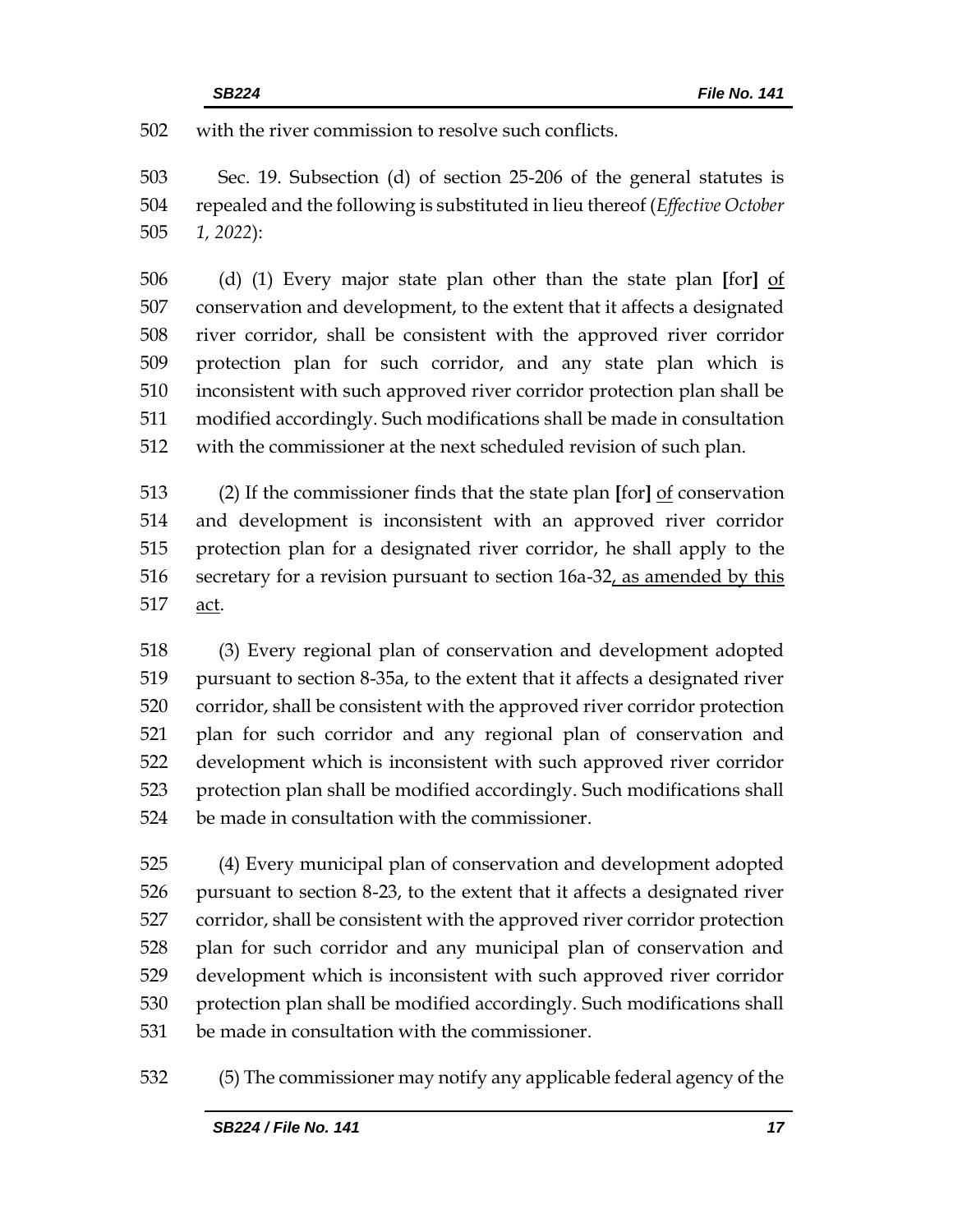|            | File No. 141<br><b>SB224</b>                                                                                                                 |
|------------|----------------------------------------------------------------------------------------------------------------------------------------------|
| 533<br>534 | designation of a river corridor and may take any other appropriate<br>action to assure consideration of such designation in federal programs |
| 535        | or activities.                                                                                                                               |
| 536        | Sec. 20. Section 25-231 of the general statutes is repealed and the                                                                          |
| 537        | following is substituted in lieu thereof (Effective October 1, 2022):                                                                        |
| 538        | As used in sections 25-230 to 25-238, inclusive:                                                                                             |
| 539        | (1) "Approved river corridor management plan" means a river                                                                                  |
| 540        | corridor management plan approved by the commissioner pursuant to                                                                            |
| 541        | section 25-235;                                                                                                                              |
| 542        | (2) "Commissioner" means the Commissioner of Energy<br>and                                                                                   |
| 543        | Environmental Protection or his agent;                                                                                                       |
| 544        | (3) "Local drainage basin" means a local drainage basin as referenced                                                                        |
| 545        | on a map entitled "Natural Drainage Basins of Connecticut", published                                                                        |
| 546        | by the Department of Energy and Environmental Protection, 1981;                                                                              |
| 547        | (4) "Major state plan" means any of the following: The plan for                                                                              |
| 548        | development of outdoor recreation adopted pursuant to section 22a-21,                                                                        |
| 549        | the state-wide solid waste management plan adopted pursuant to                                                                               |
| 550        | section 22a-228, the state-wide plan for the management of water                                                                             |
| 551        | resources adopted pursuant to section 22a-352, as amended by this act,                                                                       |
| 552        | the state-wide environmental plan adopted pursuant to section 22a-8,                                                                         |
| 553        | the historic preservation plan adopted under the National Historic                                                                           |
| 554        | Preservation Act, 16 USC 470 et seq., the state-wide facility and capital                                                                    |
| 555        | plan adopted pursuant to section 4b-23, the state's consolidated plan for                                                                    |
| 556        | housing and community development prepared pursuant to section 8-                                                                            |
| 557        | 37t, the water quality management plan adopted under the federal                                                                             |
| 558        | Clean Water Act, 33 USC 1251 et seq., any plans for managing forest                                                                          |

 resources adopted pursuant to section 23-20 and the Connecticut River Atlantic Salmon Compact adopted pursuant to section 26-302;

 (5) "Member municipality" means a municipality which is a member of a river commission established pursuant to section 25-232;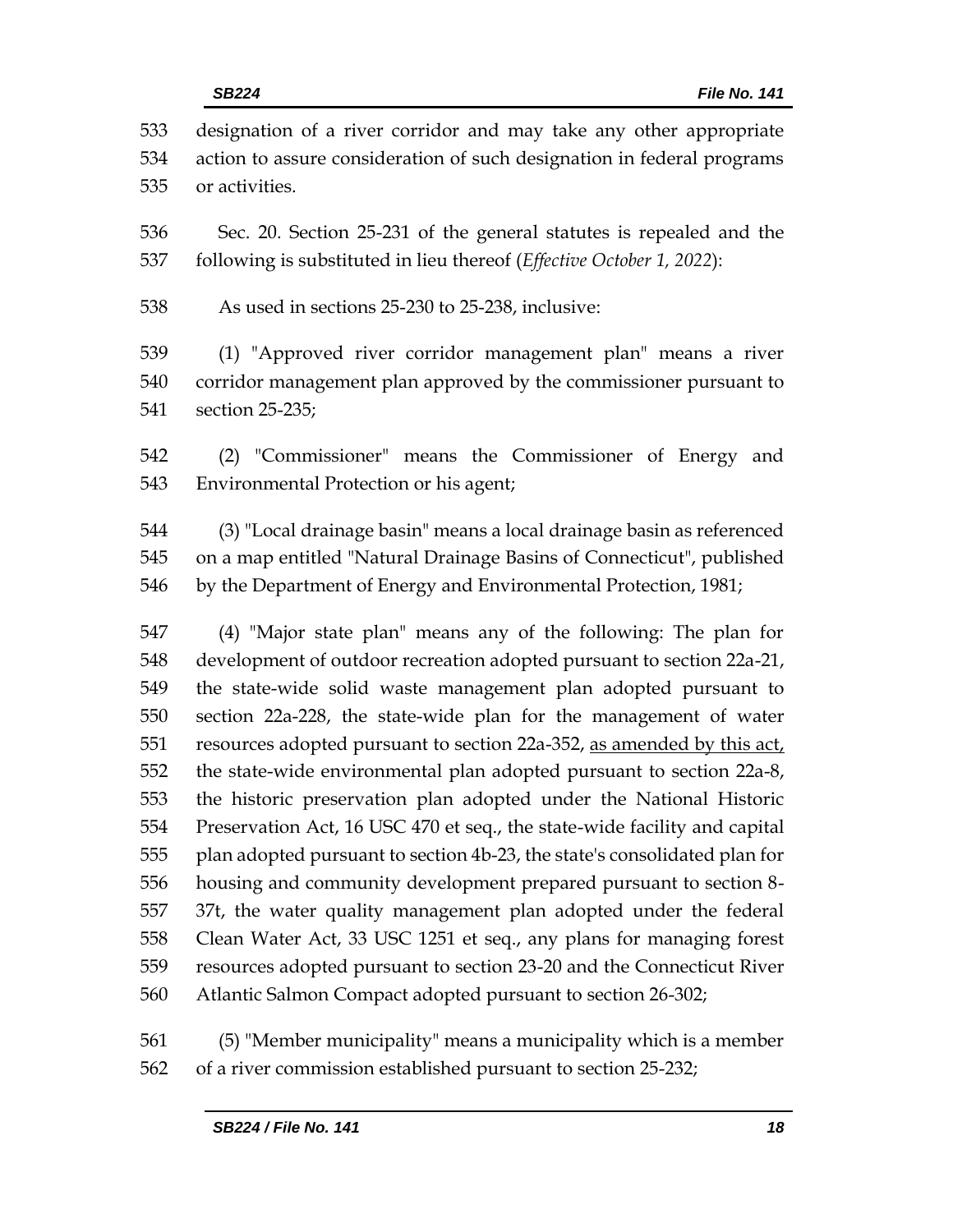#### (6) "Person" means person, as defined in section 22a-2;

 (7) "River advisory board" means any of the following: The Five Mile River Commission established pursuant to section 15-26a, the Connecticut River Gateway Commission established pursuant to section 25-102e, the Connecticut River Assembly established pursuant to section 25-102dd, the Bi-State Pawcatuck River Commission established pursuant to section 25-161, the Niantic River Gateway Commission established pursuant to section 25-109e, the Housatonic Estuary Commission established pursuant to section 25-170, the Farmington River Coordinating Committee established pursuant to the National Wild and Scenic Rivers Act, 16 USC 1274 et seq., the Shepaug- Bantam River Board or a river committee established pursuant to section 25-203;

 (8) "River corridor" means any river, river segment or river system, together with its floodplains, wetlands and uplands, contributing overland runoff to such river, river segment or river system;

 (9) "River commission" means a river commission established pursuant to section 25-232;

 (10) "River system" means a river, its tributaries and any lands draining into such river or its tributaries;

 (11) "Secretary" means the Secretary of the Office of Policy and Management or his agent;

 (12) "State rivers assessment database" means the state-wide assessment of the state's rivers prepared by the commissioner pursuant to subdivision (3) of subsection (c) of section 25-102qq;

 (13) **[**"State plan for conservation and development"**]** "State plan of conservation and development" means the state plan **[**for**]** of conservation and development prepared pursuant to part I of chapter 297;

(14) "Subregional drainage basin" means a subregional drainage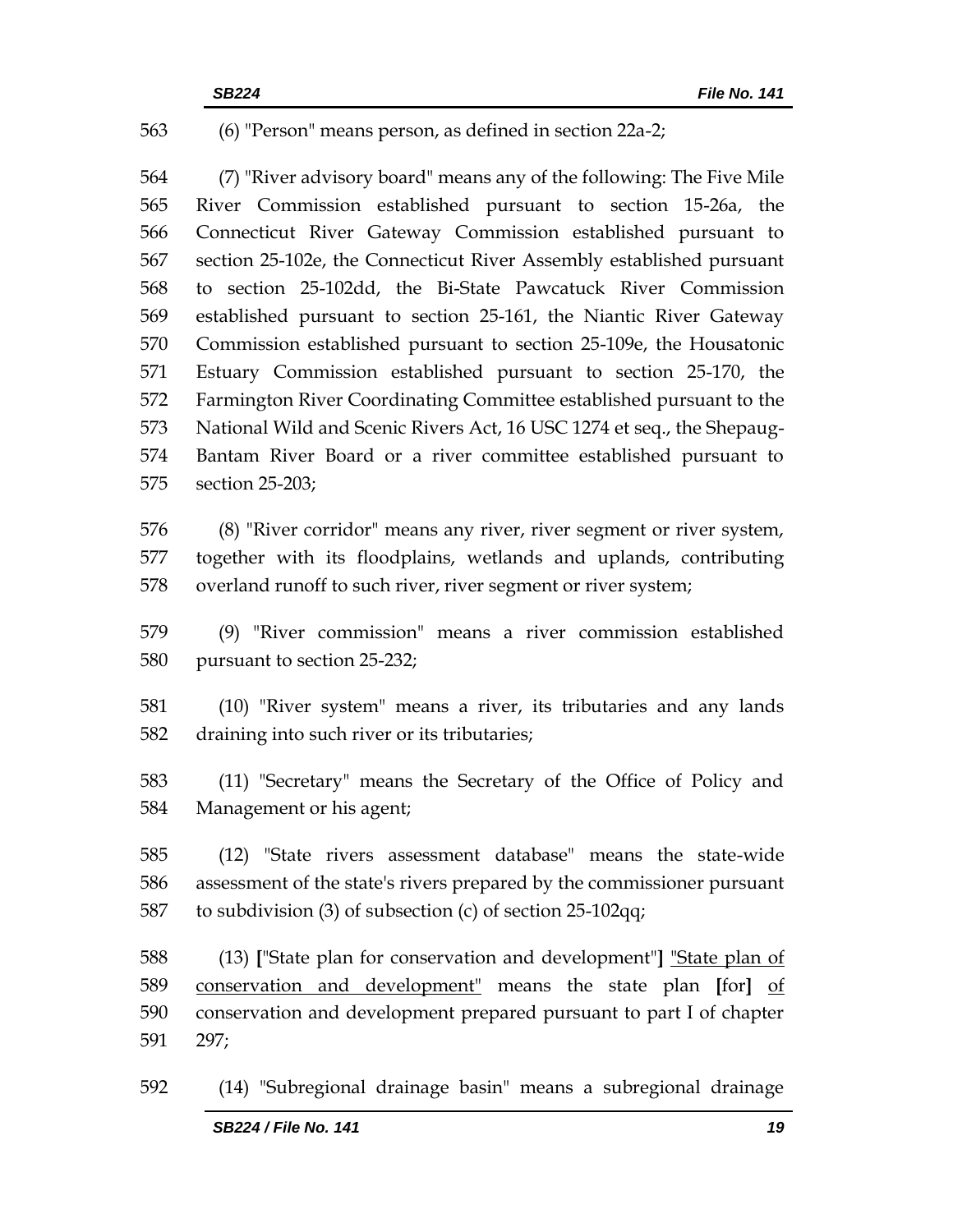basin as referenced on a map entitled "Natural Drainage Basins of Connecticut", published by the Department of Energy and Environmental Protection, 1981;

 (15) "Water-dependent use" means a use which, by its nature or function, requires direct access to, or location in or immediately adjacent to, water and which therefore cannot be located upland, and includes such recreational uses as riverside trails and bicycle paths;

 (16) "Use" means agriculture, public and private water supply, power generation, waste assimilation, transportation, recreation, including, but not limited to, boating, swimming, fishing, camping and hiking and residential, commercial, industrial and other water-dependent uses; and

 (17) "Resource" means any riparian waters of the state, related fisheries and wildlife habitat and adjacent shorelands, both developed and undeveloped; any vegetation, fish and wildlife; endangered and threatened species, species of special concern and essential habitat identified by the commissioner pursuant to chapter 495; tidal and inland wetlands; unique geologic features; scenic areas; forest lands, as defined in section 23-65f; agricultural lands, as defined in section 22-26bb; and archaeological and other historical resources.

 Sec. 21. Subsection (e) of section 25-234 of the general statutes is repealed and the following is substituted in lieu thereof (*Effective October 1, 2022*):

 (e) After adoption of an inventory, statement of objectives and map, pursuant to subsection (d) of this section, the river commission shall prepare a report on all federal, state, regional and municipal laws, plans, programs and proposed activities that may affect the river corridor defined in such map. Such federal, state, regional and municipal laws shall include regulations adopted pursuant to chapter 440, and zoning, subdivision and site plan regulations adopted pursuant to section 8-3. Such federal, state, regional and municipal plans shall include plans of development adopted pursuant to section 8-23, the state plan **[**for**]** of conservation and development adopted under part I of chapter 297,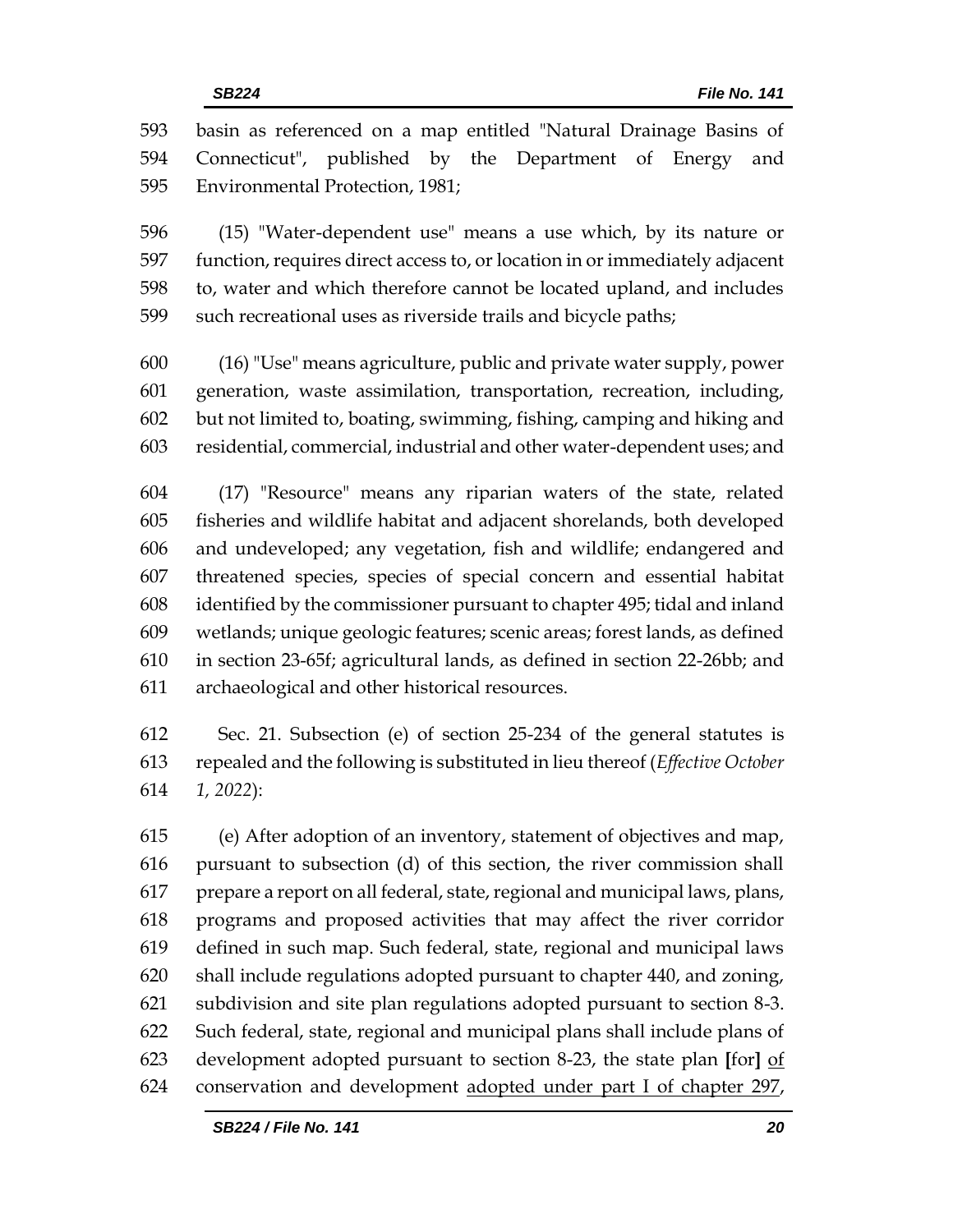water utility supply plans submitted pursuant to section 25-32d, coordinated water system plans submitted pursuant to section 25-33h, plans prepared by regional planning organizations, as defined in section 4-124i, and plans of publicly owned wastewater treatment facilities whose discharges may affect the subject river corridor. State and regional agencies shall, within available resources, assist the river commission in identifying such laws, plans, programs and proposed activities. The report to be prepared pursuant to this section shall identify any conflicts between such federal, state, regional and municipal laws, plans, programs and proposed activities and the river commission's objectives for river corridor management as reflected in the statement of objectives. If conflicts are identified, the river commission shall notify the applicable state, regional or municipal agencies and such agencies shall, within available resources and in consultation with the river commission, attempt to resolve such conflicts.

 Sec. 22. Subdivisions (1) and (2) of subsection (e) of section 25-236 of the general statutes are repealed and the following is substituted in lieu thereof (*Effective October 1, 2022*):

 (e) (1) Every major state plan, other than the state plan **[**for**]** of conservation and development, to the extent that such major state plan affects any river corridor for which the commissioner has approved a river corridor management plan, shall be consistent with such management plan. Any major state plan, other than the state plan **[**for**]** of conservation and development, which is inconsistent with a river corridor management plan shall be modified accordingly. Such modifications shall be made in consultation with the commissioner at the next scheduled revision of such plan.

 (2) If all the member municipalities of a river commission have amended their applicable laws and plans pursuant to subsection (b) of this section and if the commissioner finds that the state plan **[**for**]** of conservation and development is inconsistent with the subject river corridor management plan, he shall apply to the secretary for a revision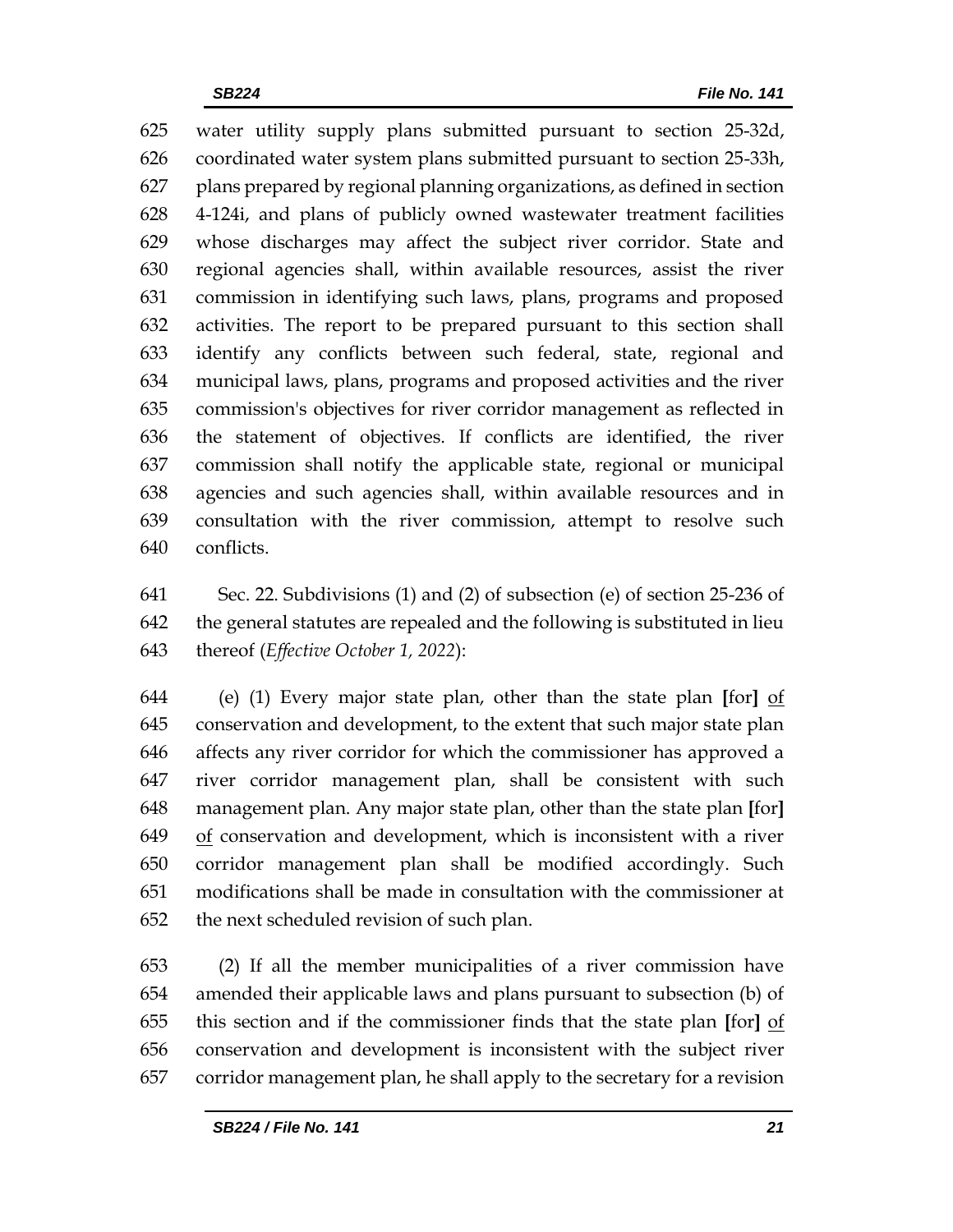# 658 pursuant to section 16a-32, as amended by this act.

This act shall take effect as follows and shall amend the following sections:

| Section 1 | October 1, 2022 | $7 - 255$                |
|-----------|-----------------|--------------------------|
| Sec. 2    | October 1, 2022 | $8-2p$                   |
| Sec. 3    | October 1, 2022 | $8-26c(c)$               |
| Sec. 4    | October 1, 2022 | $2-79a(a)(3)$            |
| Sec. 5    | October 1, 2022 | $7-131e(a)$              |
| Sec. 6    | October 1, 2022 | $12-217ii(d)$            |
| Sec. 7    | October 1, 2022 | 16a-25                   |
| Sec. 8    | October 1, 2022 | $16a-32(a)$              |
| Sec. 9    | October 1, 2022 | $22a-92(a)(8)$           |
| Sec. 10   | October 1, 2022 | $22a-100(a)$             |
| Sec. 11   | October 1, 2022 | $22a-352(a)$             |
| Sec. 12   | October 1, 2022 | $22a-430(k)$             |
| Sec. 13   | October 1, 2022 | $22a-471(b)(9)$          |
| Sec. 14   | October 1, 2022 | $22a-478(h)$             |
| Sec. 15   | October 1, 2022 | $25-68d(d)$              |
| Sec. 16   | October 1, 2022 | $25-102gg(b)$            |
| Sec. 17   | October 1, 2022 | 25-201                   |
| Sec. 18   | October 1, 2022 | $25-204(e)$              |
| Sec. 19   | October 1, 2022 | $25-206(d)$              |
| Sec. 20   | October 1, 2022 | 25-231                   |
| Sec. 21   | October 1, 2022 | $25-234(e)$              |
| Sec. 22   | October 1, 2022 | $25-236(e)(1)$ and $(2)$ |

*PD Joint Favorable*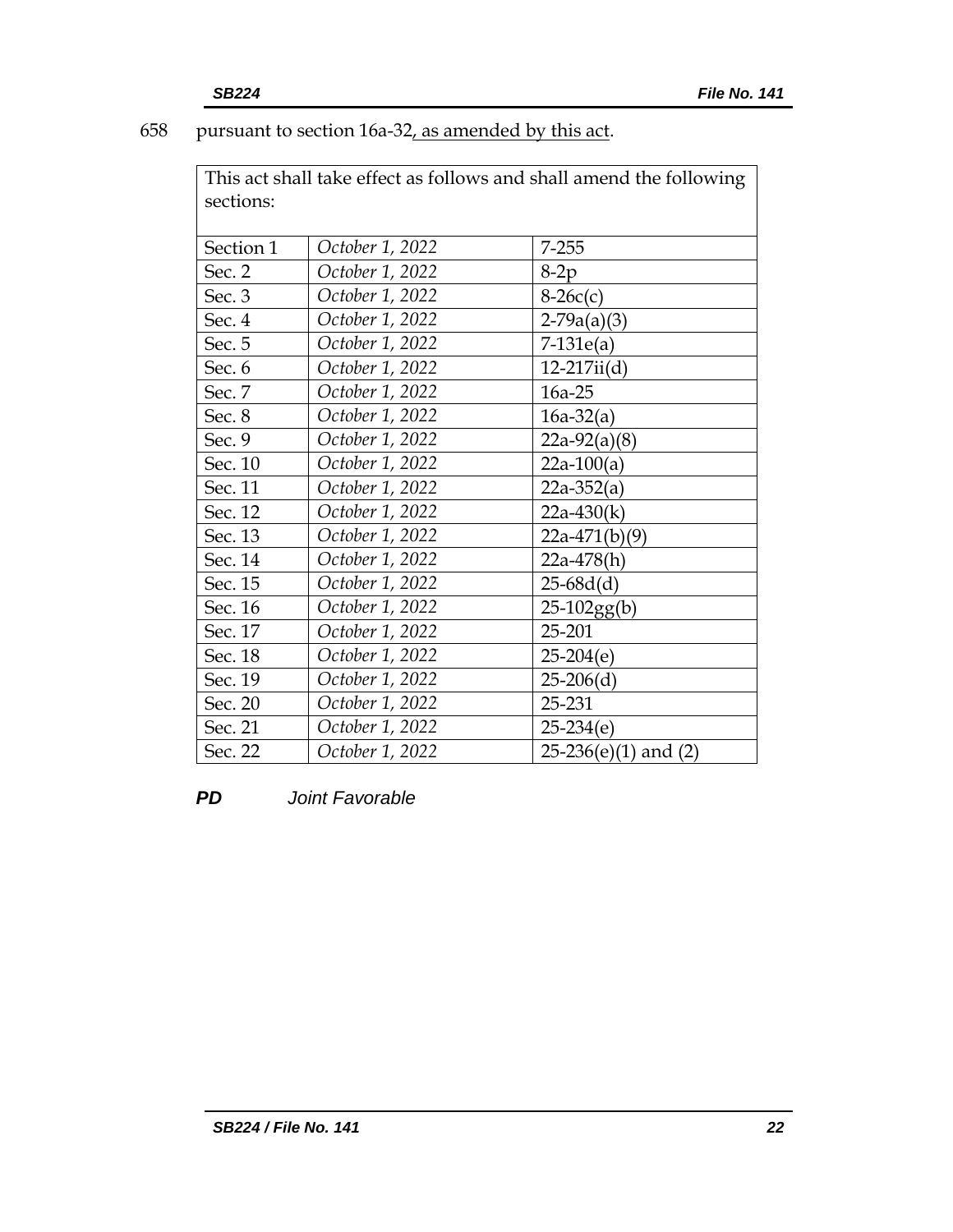*The following Fiscal Impact Statement and Bill Analysis are prepared for the benefit of the members of the General Assembly, solely for purposes of information, summarization and explanation and do not represent the intent of the General Assembly or either chamber thereof for any purpose. In general, fiscal impacts are based upon a variety of informational sources, including the analyst's professional knowledge. Whenever applicable, agency data is consulted as part of the analysis, however final products do not necessarily reflect an assessment from any specific department.*

## *OFA Fiscal Note*

*State Impact:* None

*Municipal Impact:* None

#### *Explanation*

The bill has no fiscal impact. It makes minor technical changes to statutes pertaining to planning and development.

## *The Out Years*

*State Impact:* None

*Municipal Impact:* None